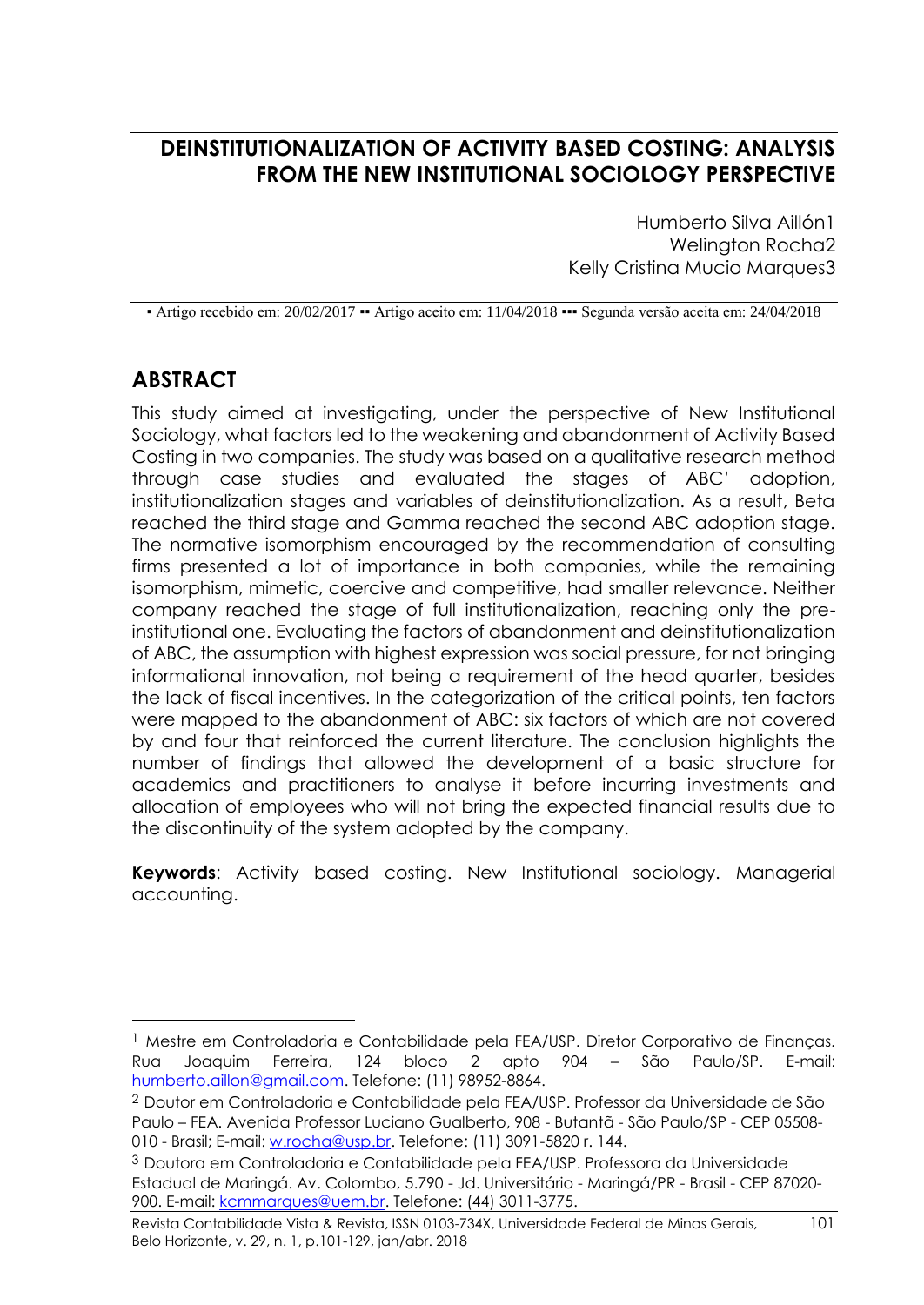# **DESINSTITUCIONALIZAÇÃO DO CUSTEIO BASEADO EM ATIVIDADES: ANÁLISE SOB A ÓTICA DA NOVA SOCIOLOGIA INSTITUCIONAL**

## **RESUMO**

A pesquisa teve como objetivo geral investigar, sob a ótica da Nova Sociologia Institucional, quais fatores contribuíram para o enfraquecimento e abandono do Custeio Baseado em Atividades nas empresas objetos do estudo, Beta e Gama. As publicações sobre o Custeio Baseado em Atividades aumentaram expressivamente a partir de 1985, porém não obtiveram sustentabilidade no longo prazo. Percebeu-se muita confusão nos conceitos sobre o método de custeio e resultados não comparáveis, o que contribui para o seu desentendimento conceitual e potencial abandono do método. O caminho que levou aos achados teve base em pesquisa qualitativa e nas empresas estudadas foram avaliados os estágios de adoção do ABC, estágios de institucionalização e as variáveis de desinstitucionalização. Pelos distintos objetivos que motivaram a adoção do ABC, a empresa Beta alcançou o terceiro e a Gama o segundo estágio de adoção. O isomorfismo normativo, incentivado pela recomendação de consultorias, apresentou muita importância nas empresas, enquanto os demais isomorfismos, mimético, coercitivo e competitivo, apresentaram menor relevância. Durante o período de vigência do método de custeio nenhuma das empresas alcançou o estágio de total institucionalização, situando-se no préinstitucional. Ao avaliar os fatores de abandono e desinstitucionalização do ABC, o pressuposto com maior expressão foi o de pressão social, por não trazer inovação informacional, não ser uma exigência da matriz, além da falta de incentivos fiscais. Na categorização dos pontos críticos, foram mapeados dez fatores para a continuidade do ABC sendo desses, seis inovações não previstas na literatura consultada e quatro que reforçaram a literatura atual. A originalidade deste trabalho reside no conjunto de achados que permitiram o desenvolvimento de uma estrutura básica para que acadêmicos e profissionais o analisem antes de incorrer em investimentos e alocação de colaboradores que não trarão o resultado financeiro esperado pela descontinuidade do artefato adotado pela empresa.

**Palavras-chave**: Custeio baseado em atividades. Nova Sociologia Institucional. Contabilidade gerencial.

# **1 INTRODUCTION**

Activity Based Costing gained notoriety in the 1980s and 1990s, mainly by the spread through management consultants, with the promise to improve the allocation of indirect costs, providing accurate information analysis and business profitability (JONES; DUGDALE, 2002).

However, recent research has shown a low ABC adoption rate and, among the companies that have implemented it, many did not achieve the expected benefits (VELMURUGAN; NAHAR, 2010). In the 1990s, surveys reported interruptions in ABC implementation process. According to Ness and Cucuzza (1995) thousands of companies have adopted and explored the feasibility of ABC; however, less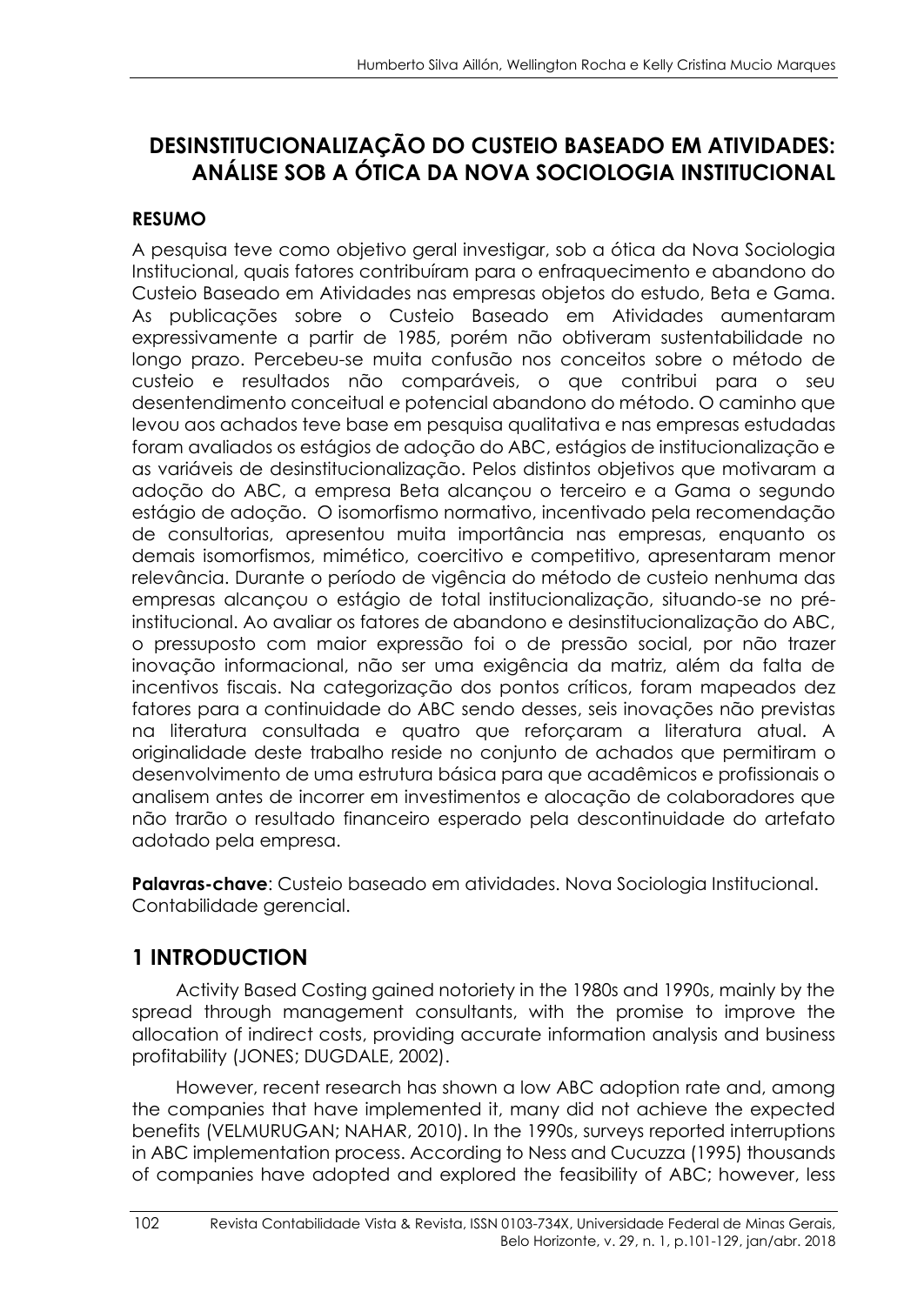than 10% used it to support the management decision making process and the other 90 % abandoned or stalled its use.

From the market perspective, in 1995 ABC was the 11th most used management tool, according to a study by Bain & Company (STRATTON et al. 2009), but for many companies, the cost/benefit perception was negative and at the end of 2002, the same study reported a drop to the 22th position in the ranking.

From the academic point of view, Gosselin (2007) verified the evolution of the number of published articles relating to ABC and, in 2004, there was noticeable reduction in publications, which shows a decline in the interest of researchers on the subject. In Brazil, Diehl and Souza (2008) concluded that the lower demand of enterprises for ABC may have also reduced the academic interest, as the percentage of publications on the topic also reduced in the Brazilian Cost Congress.

In this scenario, the validity of the benefits of this costing method has been challenged, thus resulting in the ABC paradox: if ABC effectively yields benefits, what are the reasons for not having a larger quantity of companies using it? (GOSSELIN, 1997; KENNEDY; AFFLECK-GRAVES, 2001).

Many studies deal with the attainment and adoption of ABC, denoting that the primary focus is limited to the choice and the use of the method: Ness and Cucuzza (1995), Shields (1995), Gosselin (1997), Kennedy and Affleck -Graves (2001), Souza, Lisboa and Rocha (2003), Cohen, Vernieris and Kaimenaki (2005), Kaplan and Anderson (2004, 2007), Wegmann and Nozile (2008), Velmurugan and Nahar (2010) Byrne (2011) and Pike, Tayles and Abu Mansor (2011).

However, it was found in our studies that in the extensive search for understanding the behavior of the adoption of ABC, a major group of companies is generally despised in the samples, ie, those that have implemented and abandoned its use after a certain period. In Byrne's research (2011) on the determinants of ABC implementation success, 36 % of companies were excluded from analysis, because these were organizations with exactly this characteristic: they had abandoned or rejected the use of ABC.

Deinstitutionalization or abandonment is the process by which an institutionalized organizational practice is impaired or discontinued; so, the analysis of this event enables explaining a wide range of changes in organizations, neglected by an institutional perspective, as the abandonment of habits and practices and the deterioration of an organizational consensus (OLIVER, 1992).

Therefore, in the organizational-sociological context, the Institutional Theory from its New Institutional Sociology (NIS) approach, can contribute with possible responses to this situation, since it is based on the idea that the structures used by organizations are reflexes of the environment arising from the myths in which they operate, not necessarily taking into account the real needs of their practices (ZUCKER, 1987).

This situation has given rise to the research question: **From the NIS perspective, which factors have contributed to the weakening and abandonment of ABC in the two investigated companies?**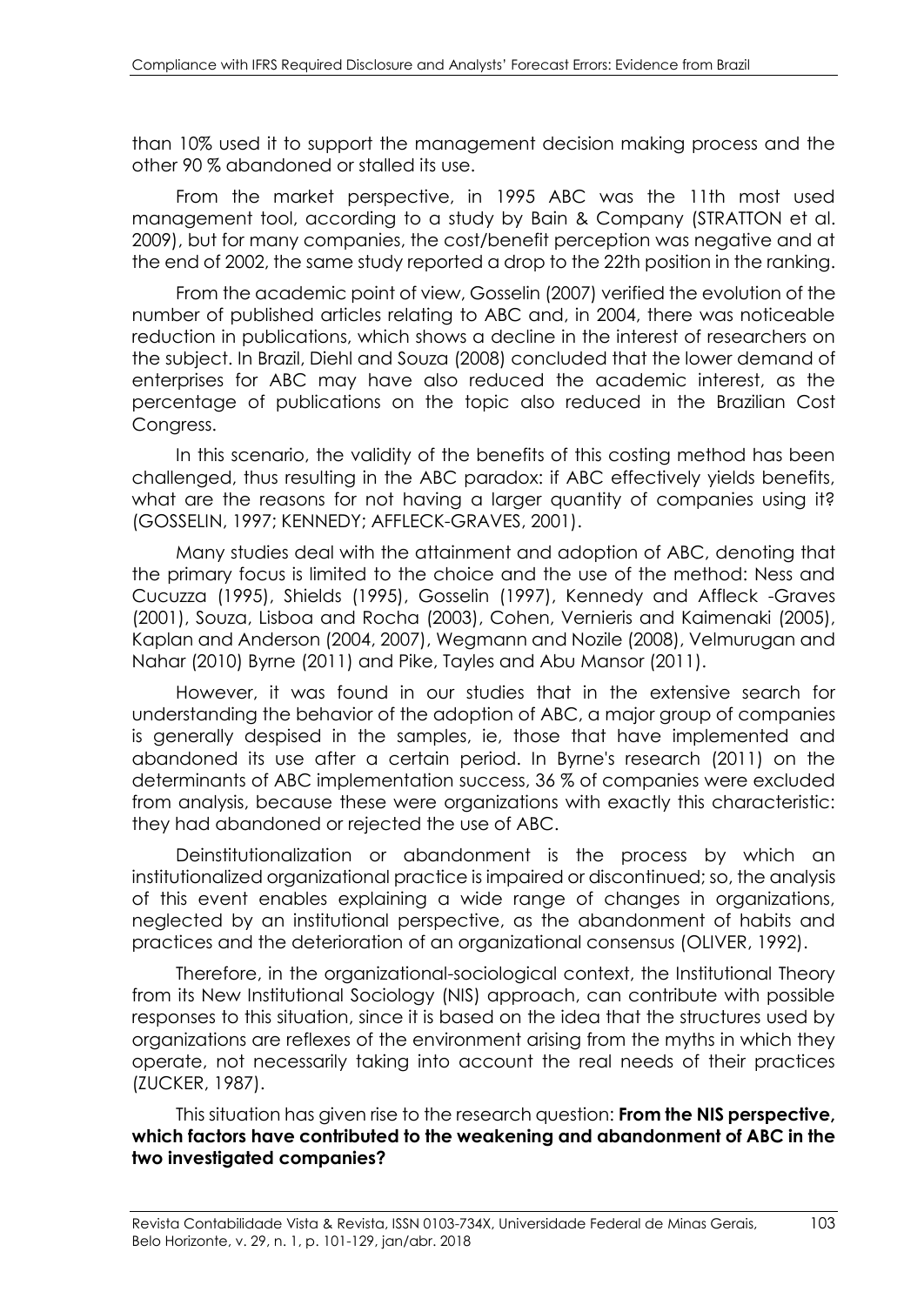This study seeks to contribute to the theory and its application, primarily because a large number of publications does not exist relating to the deinstitutionalization of management practices, especially about ABC, since most of the papers with the theoretical framework of institutional theory seek to understand the institutionalization process (BERLAND; JOANNIDES; LEVANT, 2010).

From another point of view, this work is relevant to encourage managers and practicioners to think about the process of implementing management artifacts, contributing to the knowledge of the factors that weakened the use of ABC. This view, covered in this paper, seeks to positively influence the adoption levels of management practices, optimizing scarce financial and human resources. Once companies invested intellectual and financial capital in the implementation of an artifact that was later discontinued, they may lose competitiveness in their markets, as that resources could have been applied in other activities or projects with higher profitability, contributing positively to their financial results and return.

Extrapolating the dimension of the cost measurement artifact, the results of this work may facilitate future comparative studies with other artifacts, whether management or measurement, contributing to identify convergent and divergent factors in relation to abandonment and weakening of management artifacts.

## **2 LITERATURE REVIEW**

### **2.1 The ABC**

For Kaplan and Cooper (1998), ABC is an economic mapping of the costs and profitability of the organization based on the identification of the most relevant organizational activities. ABC identifies key activities in a company and determines its cost and performance (BRIMSON, 1996). For Martins and Rocha (2015), ABC is a method of cost analysis, especially for overhead management, focused on the concepts of processes, activities and cost drivers.

Literature shows several applications for this costing method, such as changing product mix, products and customers profitability analysis; management of processes and activities for operational improvement; price management; performance evaluation; eliminating activities that do not add value and improving activities that do (MARTINS; ROCHA, 2015; SHANK; GOVINDARAJAN, 1997). However, in practice, the implementation of ABC may face a high degree of difficulty (NESS; CUCUZZA, 1995; SHIELDS, 1995; SHANK; GOVINDARAJAN, 1997; KAPLAN; ANDERSON, 2004; DALMÁCIO; RAO; AGUIAR, 2007; VELMURUGAN; NAHAR, 2010).

### **2.1.1 Critical factors for successful ABC implementation**

ABC implementation is generally complex since it involves many inputs from various areas of the organizations, such as financial information, estimated and actual volumes, organization chart, structure of processes and mapping of activities, drivers, investment in information technology etc. (MARTINS; ROCHA, 2015).

For Velmurugan and Nahar (2010), the difficulties of ABC implementation and the cost for maintenance can be seen as an obstacle in continuing its use. For the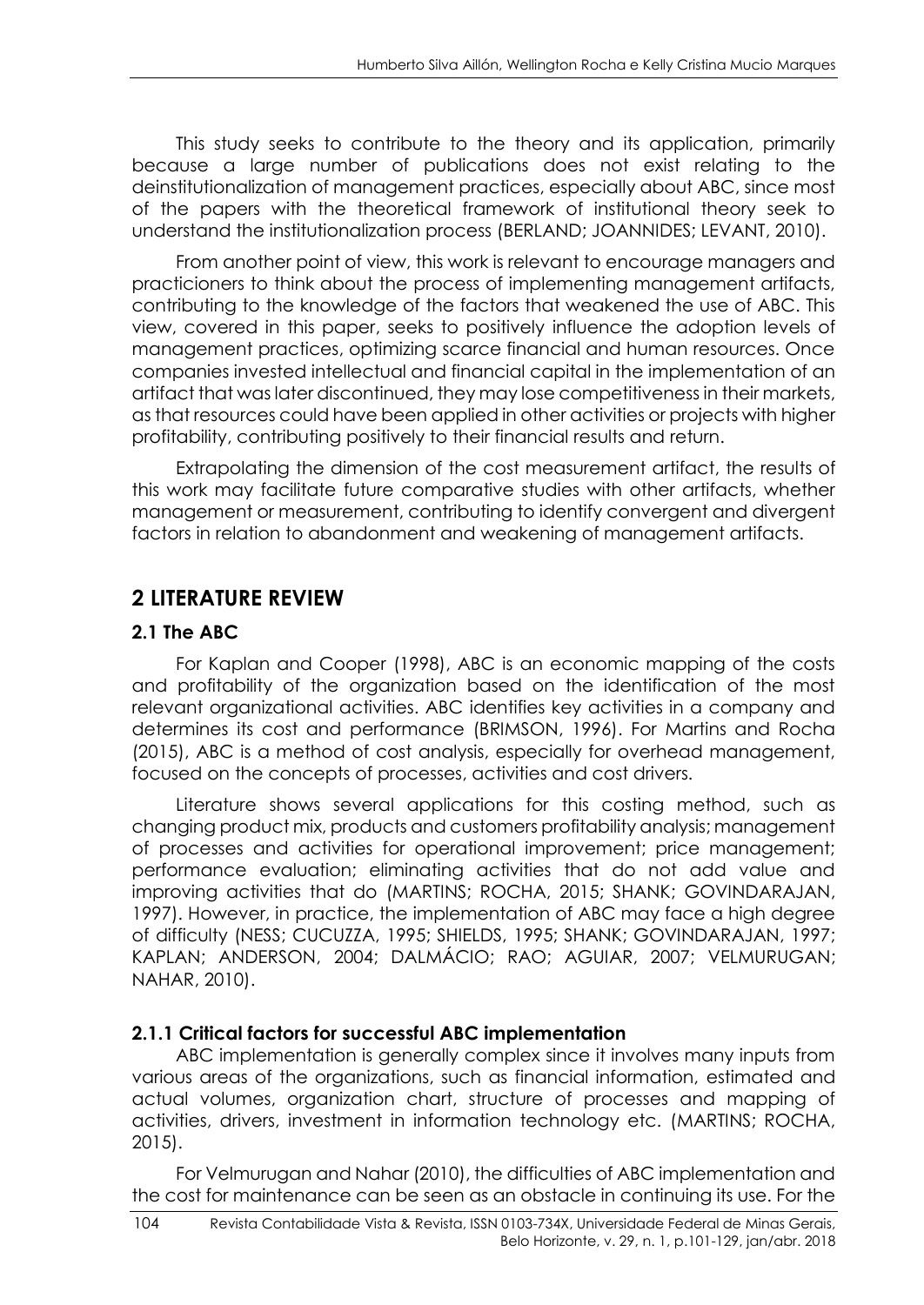authors, the lack of relevance in business, the prior existence of a sufficiently appropriate cost management system, lack of necessary knowledge and the absence of interest by managers are the main factors that contribute to certain companies' disregard to ABC adoption.

According to Malmi (1997), factors such as cost/benefit, organizational and political power and organizational culture may explain the resistance to the use of ABC. Additionally, the low adoption rate supported by restricted use in some companies can be explained by factors such as: (i) high cost of implementation and maintenance, (ii) failures in the application of the method and (iii) high complexity of the method (COHEN et al., 2005; KAPLAN; ANDERSON, 2007; WEGMANN; NOZILE, 2008).

The lack of robust training appears to be one of the determining factors of the low implementation rate and ABC abandonment because it brings deficiencies in understanding the method, besides the lack of insight into the company's business model and dynamics of costs (NESS; CUCUZZA, 1995; KAPLAN; ANDERSON, 2004; DALMATIUS et al., 2007). On the critical factors for the success of ABC, Cokins (1999) states that the main factor responsible for the failure to implement ABC is the loss of senior management support.

Gosselin (1997) provides some explanations in his study of the contextual factors that influence the spread of an innovation in management accounting, specifically regarding ABC. To assess the level of adoption and implementation of ABC, Gosselin (1997) defines an approach named Activity Management (AM), consisting of three stages: (initial) Activity Analysis (AA), (intermediate) Activity Cost Analysis (ACA) and the full version (final) Activity Based Costing (ABC).

Activity Analysis is the first and simplest level (first stage). It is to identify the most relevant processes and activities for conversion of material, labor and other product resources. This stage does not require cost analysis and does not necessarily lead to a new overhead allocation method. Martins and Rocha (2015) present the following criteria for selection of these activities: (i) have significant costs, (ii) have differentiation potential, (iii) have an own cost driver (specific), (iv) generate an output - good or service - for which there is a market.

The analysis of the cost of the selected activities is considered the second stage of the process and it identifies the costs of each activity identified in the previous phase, as well as the factors that lead to such cost variation. Some authors relate this level to identify and analyze the activities of the cost drivers (SHANK, 1989; NANNI; DIXON; VOLLMANN, 1992).

ABC is the level that allows management to measure the costs of products, services and other cost objects. Such stage allocates costs to services and products at two levels: (i) overhead costs are identified and grouped into homogeneous groups and (ii) the so pooled costs are then directed to products, services etc.

Shields (1995) found that the factors for the success of the ABC method are (i) support of senior management, (ii) adequacy of resources, (iii) continuing education, (iv) performance evaluation and reward relationship, and (v) intensity of competition.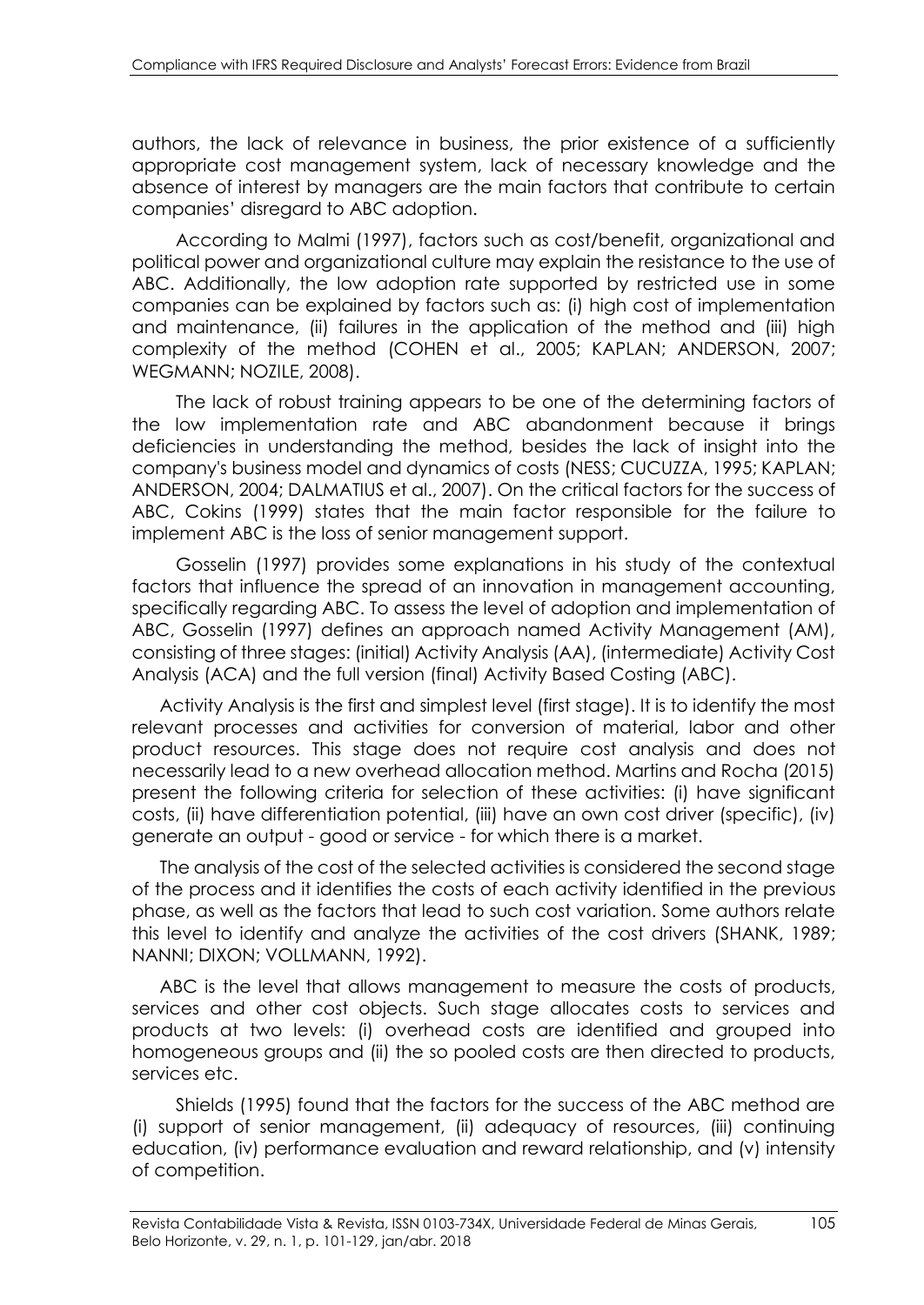Innes, Mitchell and Sinclair (2000) found the trend in the use and adoption of ABC in the UK and concluded that the use of purposes have been changed in the period, and the top management support is the main factor for the success of the method.

For Kaplan and Anderson (2004), the main reason for the abandonment ABC is due to the fact that its updating brings very high costs, as well as dissatisfaction with the difficulty faced by employees involved in the process.

Surveys conducted in Brazil also noted the difficulty in continuing the use of ABC, one recurrent feature, particularly the complexity in appropriating indirect costs to the activities and products (BEUREN; ROEDEL, 2002; SOUZA et al., 2003; MIRANDA et al., 2007).

Byrne (2011) continued the Shields research (1995) in order to identify the determinants of ABC success. As a result, only the factors (i) top management support, (ii) adequacy of resources and (iii) continuing education, correlated with the success of ABC but the factors (iv) performance evaluation and reward and relationship with (v) the intensity of competition, showed no significant association with the success of ABC.

Contrasting the findings of Cokins (1999), Shields (1995) and Byrne (2011), Pike et al. (2011) found that, according to the perception of users, the success of ABC not only depends on the support of management, appropriate rewards or team with high qualification, but rather the assessment of the needs of users, such as ease of use and potential awareness of ABC, or intensive training for those involved.

### **2.2 Institutional Theory**

The Institutional Theory has been used as theoretical basis for several studies in social sciences (MEYER; ROWAN, 1977; DIMAGGIO; POWELL, 1983; ZUCKER, 1987; SCAPENS; ROBERTS, 1993; SCAPENS, 1994; COVALESKI; DIRSMITH; SAMUEL 1996; RIBEIRO; SCAPENS, 2006; ROCHA; GUERREIRO, 2010; SANTANA; COLAUTO; CARRIERI, 2012).

For NIS, institutions are made up of regulatory frameworks, normative and cognitive, which provide stability and meaning to social behavior and that, if adopted, become a socially legitimate organization (Scott, 2001). As Zucker (1987) states, institutionalization is a process by which individual actors transmit what is socially defined as real, ie a manufacturing process based on truths.

NIS portrays what actions and decisions in the organizations lack objectivity and rationality, that is, they are much more related to the social relations to which they are immersed (PALMER; BIGGART; DICK, 2008). In Scott's view (1987), individuals and organizations adopt certain models to not simply "fad" but rather, because they are a source of legitimacy, recognition and resources, allowing actors to increase their chance of survival. Legitimacy is a generalized perception or assumption that the actions of an entity are desirable, proper, or appropriate within some system of rules, socially constructed values and definitions (SUCHMAN, 1995).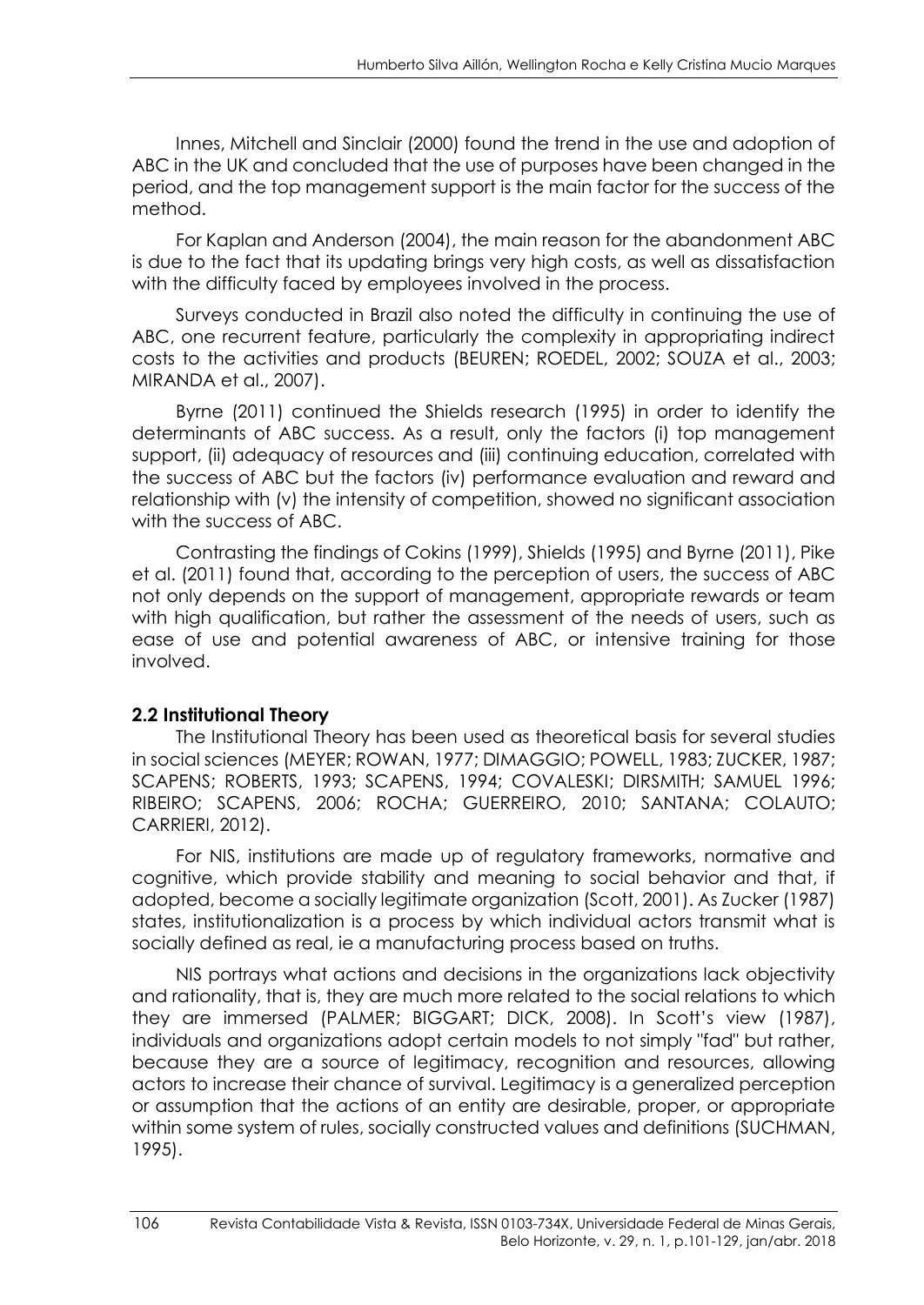DiMaggio and Powell (1983) reported the existence of three institutional isomorphic change mechanisms. Coercive isomorphism, when the organization adopts practices by third-party pressures of which it is dependent on like the state and creditors, and that the pressure to conform to cultural expectations of society as a whole; mimetic isomorphism when, under conditions of uncertainty, the organization reproduces practices of similar organizations, regarded as the most successful or having the most legitimacy; and normative isomorphism, when the organization adopts practices due to pressure from professional groups.

Regarding the process of institutionalization, the Tolbert and Zucker (1999) model is divided into three stages (pre-institutional, semi-institutional and full institutionalization) and has the following phases: habitualization, objectification and sedimentation.

The habitualization, considered the pre-institutional stage, involves the generation of new structural arrangements in response to problems or sets of specific organizational problems and to formalize such arrangements in certain organizational policies and procedures or set of organizations that confront the same problems or similar. At this stage, the adoption of practices occurs if organizations are experiencing the same type of problem. It is natural that they take into account the solutions developed by other organizations (TOLBERT; ZUCKER, 1999).

Objectification is classified as a semi-institutional stage and involves the development of some degree of social consensus among organizational decision makers about the value of the structure and increasing adoption by the organization based on that consensus. Thus, from the collection and analysis of information on distribution in other organizations of the same field (intermonitoring), there is diffusion of structure and increasing adoption by the management of organizations (TOLBERT; ZUCKER, 1999). In this stage, there are incentives for the consolidation and dissemination of structural arrangements through Champions, represented by managers or areas attempting to legitimize the costing method so that it becomes part of the management routines of the entire company (TOLBERT; ZUCKER, 1999).

The third phase (sedimentation) is a process that relies on historical continuity of the structure, especially in their survival by several generations of members of the organization. It is characterized by both the propagation of virtually complete structures of the entire group of actors theorized to be suitable adopters as also the perpetuation structures for a considerably long period of time. Tolbert and Zucker (1999) state that the phase of sedimentation leads to full institutionalization through the action of three variables: (i) the opposition groups; (ii) continued support of advocacy groups; (iii) positive correlation with expected results.

Santana et al. (2012) defined the institutionalization stages of a management tool in three phases: pre-institutionalization, semi-institutionalization and fullinstitutionalization. In the pre-institutional phase the following aspects are checked: (i) if the method triggered the creation of new structural arrangements from the organization's needs; (ii) if part of managers began design studies on the adoption of ABC in the practice of management and (iii) if it comes from the idealization of managers on the adoption of ABC for some departments, based on companies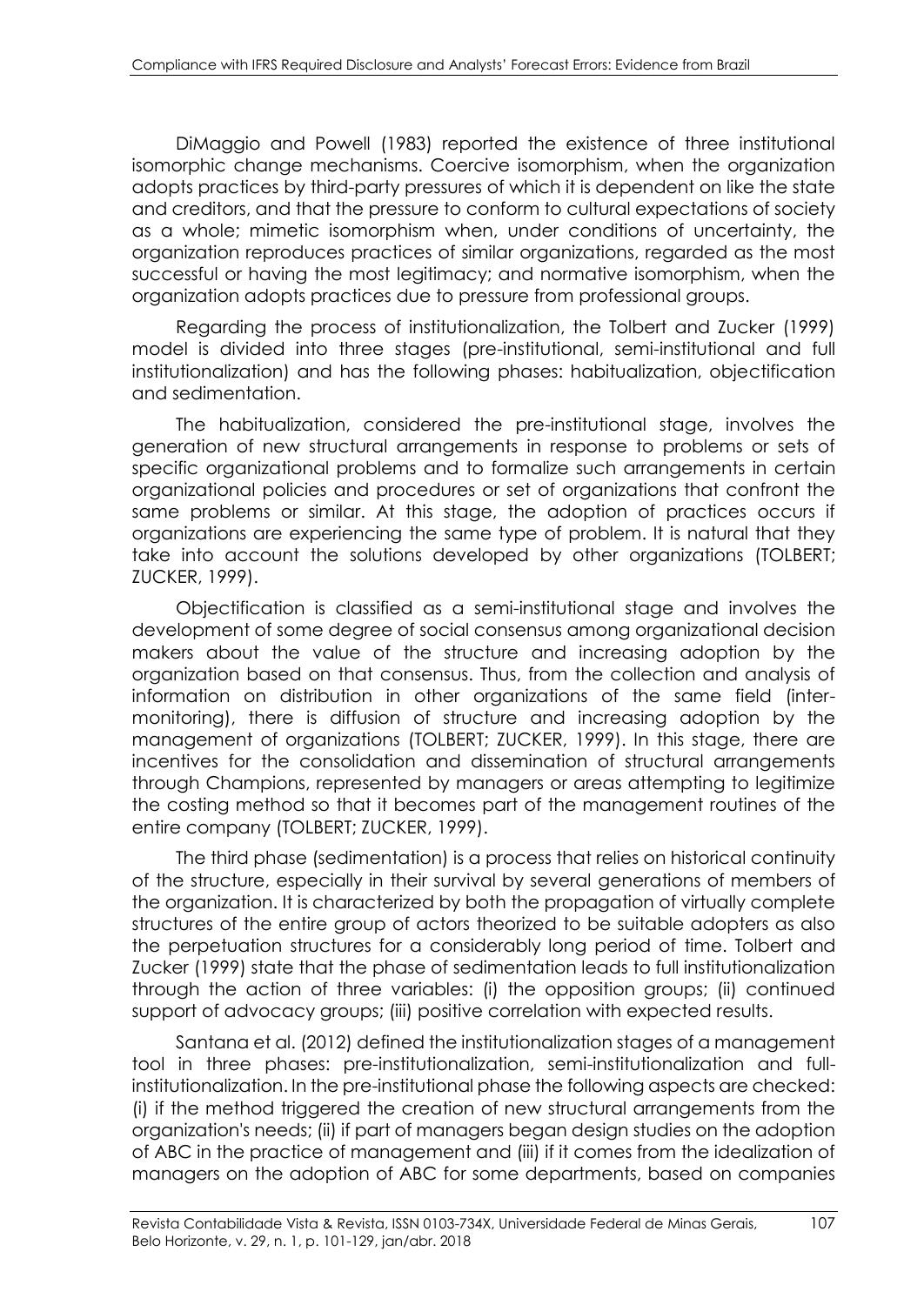that experience similar situations, and consider it to be adopted throughout the organization.

In the semi-institutionalization phase the following are checked: (i) if there were incentives for consolidation and dissemination of structural arrangements through the individuals who recognize the benefit of the method and try to ensure their dissemination throughout the organization; (ii) whether the method was already inserted in management practices and (iii) if there was development and dissemination of the method in the practices of other departments.

In the fase of full institutionalization some things are checked like: (i) if there was historical continuity and trend towards consolidation of the established structural arrangements; (ii) whether the method was consolidated in management practices and widespread in much of the organization, which would classify it as homogeneous and (iii) whether the method was incorporated into the management practices of the organization. Table 1 summarizes the stages and phases of institutionalization.

|                         | Institutionalization stages and comparative dimensions |                    |                      |  |
|-------------------------|--------------------------------------------------------|--------------------|----------------------|--|
| <b>Dimensions</b>       | Pre-institutional                                      | Semi-institutional | Full                 |  |
|                         | stage                                                  | stage              | institutionalization |  |
|                         |                                                        |                    | stage                |  |
| Processes               | Habitualization                                        | Objectification    | Sedimentation        |  |
| Adopters Characteristic | Homogeneous                                            | Heterogeneous      | Heterogeneous        |  |
| Impetus for             | Imitation                                              | Imitative/legal    | Normative            |  |
| Dissemination           |                                                        |                    |                      |  |
|                         |                                                        |                    |                      |  |

**Table 1: Stages of institutionalization and comparative dimensions**

Source: Tolbert and Zucker (1999).

This study focuses on deinstitutionalization, as the process by which an institutionalized organizational practice is weakened or discontinued. The factors that most affect the deinstitutionalization of an organizational practice can be political, functional or social pressure connotation (OLIVER, 1992; DAVIS, DIEKMANN; TINSLEY, 1994; FARJOUN, 2002).

In the view of Tolbert and Zucker (1999) deinstitutionalization is the reverse of an institutionalization process and its occurrence has as a prerequisite a major change in the environment that allows other players with other objectives who are repeatedly against the current environment or even to encourage their disadvantages. To Russo (2011), who researched the BSC (Balanced Scorecard) institutionalization process in SABESP (a Brazilian public company), the factors for assessing the deinstitutionalization of an artifact are: (i) competition for internal resources, (ii) the need for theorizing and (iii) internal diffusion of the artifact.

For construction of this work we used the deinstitutionalization assumptions proposed by Oliver (1992), similar to the model used in the work of Rao (2009).

| Level of<br>analysis | Political pressures  | Functional pressures | Social pressures               |
|----------------------|----------------------|----------------------|--------------------------------|
|                      | Increase in          | Change in economic   | Increasing social              |
|                      | performance crises   | utility              | fragmentation                  |
| Organization         | Conflicting internal | Increased technical  | <b>Breaking the historical</b> |
|                      | interests            | specification        | continuity                     |

**Table 2: Assumptions of deinstitutionalization**

<sup>108</sup> Revista Contabilidade Vista & Revista, ISSN 0103-734X, Universidade Federal de Minas Gerais, Belo Horizonte, v. 29, n. 1, p.101-129, jan/abr. 2018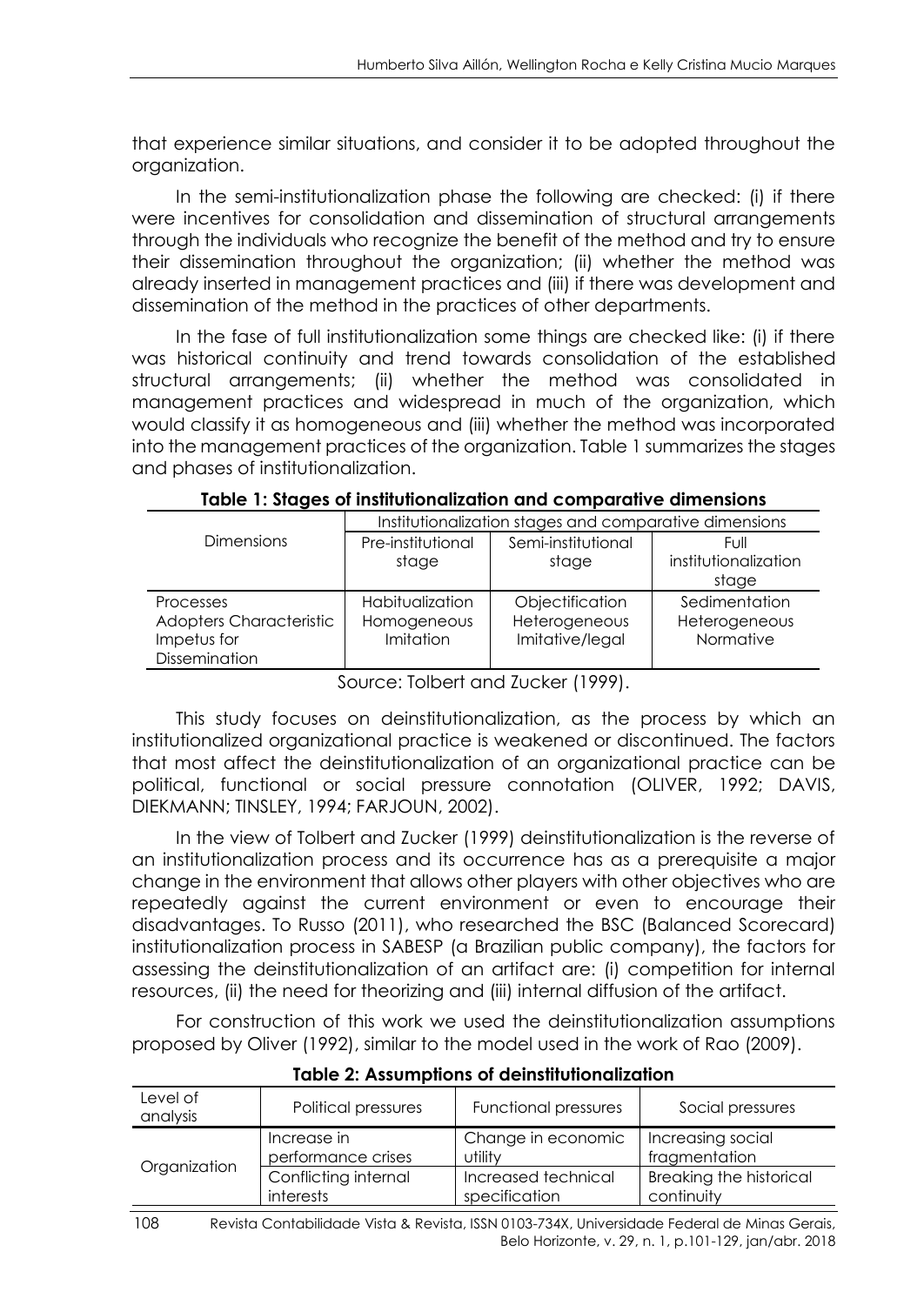| Emerging data or<br>Increase in structural<br>Changes in external<br>Environment<br>event | Increasing pressures for<br>innovation | Increased<br>competition for<br>resources | Changes in values or<br>institutionalized rules |
|-------------------------------------------------------------------------------------------|----------------------------------------|-------------------------------------------|-------------------------------------------------|
|                                                                                           | dependencies                           |                                           | breakdown                                       |

Source: Oliver (1992)

Table 2 shows the different types of pressures associated with deinstitutionalization process, and the political, functional and social pressures that work in order to explain how it triggers the deinstitutionalization process, in addition to pressures for inertia and entropy. The inertia hinders the process of deinstitutionalization and in the opposite direction; entropy accelerates this process (OLIVER, 1992).

#### **2.3 Critical factors for the ABC abandonment**

Based on the above, Items 2.1 and 2.2, are presented in Table 3 a summary of the critical factors for the ABC abandonment, to be used as a starting point for the analysis in this paper.

| Critical factors for ABC<br>abandonment                                                                          | <b>Themes</b>  | Authors                                                                                                                                                             |
|------------------------------------------------------------------------------------------------------------------|----------------|---------------------------------------------------------------------------------------------------------------------------------------------------------------------|
| High cost of implementation and<br>maintenance                                                                   |                | Kaplan and Anderson, 2007; Wegmann<br>and Nozile, 2008; Cohen, Vernieris and<br>Kaimenaki, 2005                                                                     |
| Failures in applying the method                                                                                  |                | Kaplan and Anderson, 2007; Wegmann<br>and Nozile, 2008; Cohen, Vernieris and<br>Kaimenaki, 2005                                                                     |
| High complexity of the method                                                                                    | <b>Activiy</b> | Kaplan and Anderson, 2007; Wegmann<br>and Nozile, 2008; Cohen, Vernieris and<br>Kaimenaki, 2005; Beuren & Roedel, 2002;<br>Souza et al., 2003; Miranda et al., 2007 |
| Difficult to modify it                                                                                           | <b>Based</b>   | Kaplan and Anderson, 2004                                                                                                                                           |
| Train and engage potential<br>collaborators method                                                               | Costing        | Ness and Cucuzza (1995); Shields (1995);<br>Pike, Tayles and Abu Mansor (2011);<br>Dalmácio et al. (2007)                                                           |
| Value for money ABC method                                                                                       |                | Stratton et al. (2009)                                                                                                                                              |
| Top management support                                                                                           |                | Shields (1995); Cookins (1999)                                                                                                                                      |
| Resource Adequacy                                                                                                |                | <b>Shields</b> (1995)                                                                                                                                               |
| Performance evaluation and<br>reward                                                                             |                | <b>Shields (1995)</b>                                                                                                                                               |
| Competition intensity                                                                                            |                | <b>Shields (1995)</b>                                                                                                                                               |
| Ease of use and potential<br>awareness                                                                           |                | Pike, Tayles and Abu Mansor, (2011)                                                                                                                                 |
| Resistance of employees                                                                                          |                | Ness and Cucuzza (1995)                                                                                                                                             |
| Participation exclusively of<br>accountants in the development<br>of the method                                  | Institutiona   | Ness and Cucuzza (1995)                                                                                                                                             |
| Organizations with centralized<br>and complex characteristics,<br>without adopting a structure for<br><b>ABC</b> | I Theory       | Dimaggio and Powel (1983)                                                                                                                                           |
| Lack of incentives for maintaining<br>the structure                                                              |                | Tolbert and Zucker (1999)                                                                                                                                           |

**Table 3: Critical factors for ABC abandonment**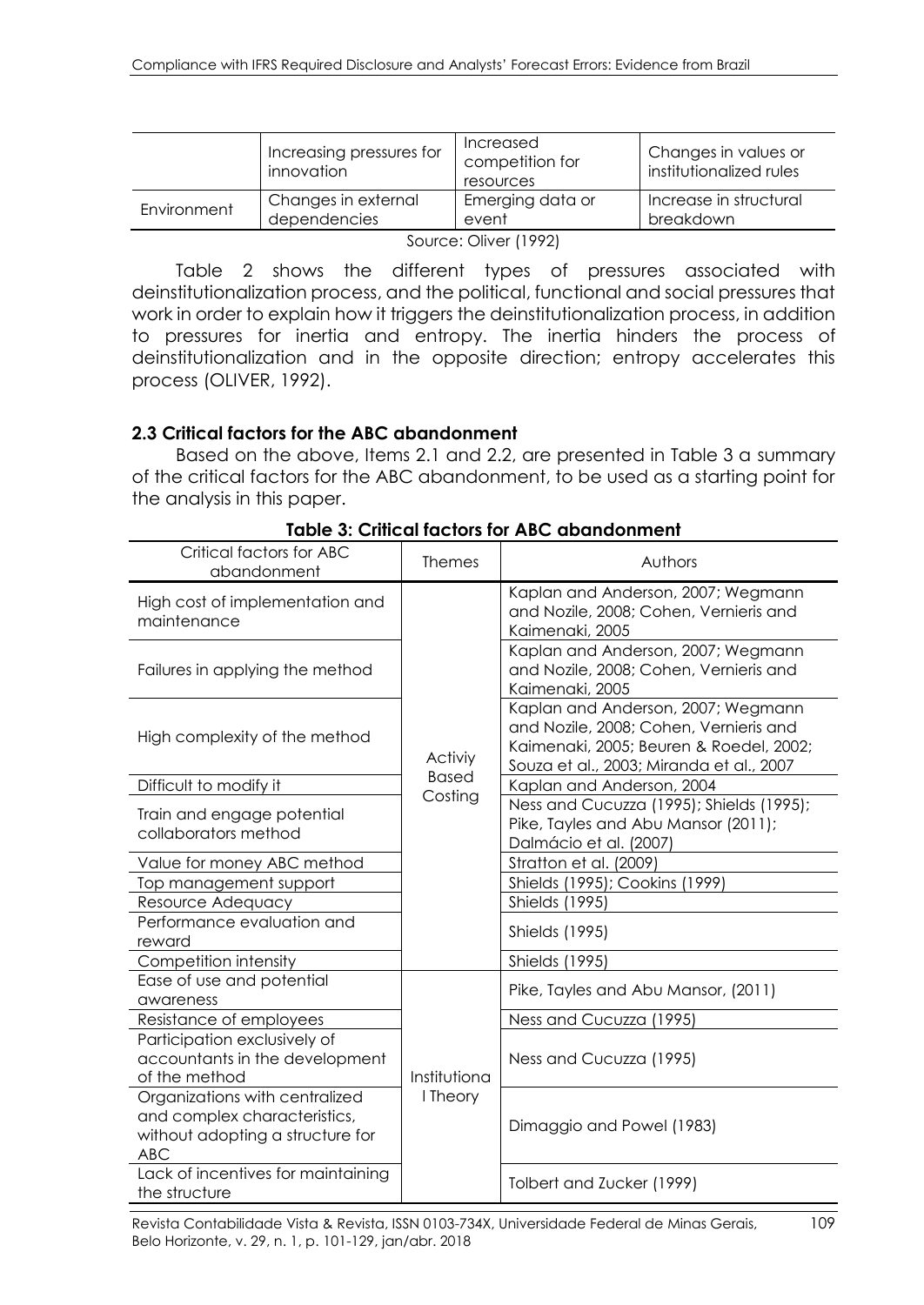| Entropy existence                         | Oliver (1992) |
|-------------------------------------------|---------------|
| Internal dissemination of the<br>artifact | Russo (2011)  |

Source: Developed by the authors

## **3. METHOD**

To align the empirical research to the objectives, a multiple case study strategy was chosen. Companies were chosen to fit the expected profile, ie: ABC adoption process, using it during a certain period and discontinued its use as an organizational artifact. The choice of the cases occurred by direct accessibility, that is, we selected two companies by proximity with the overall objective of the work, as well as the feasibility of access to information and the possibility of conducting interviews with those people involved in the study process.

The influence of the operactional environment was seen in the ABC adoption in several studies related to the industrial sector (SHIELDS; YOUNG, 1989; ANDERSON, 1995; SHIELDS, 1995; FOSTER; SWENSON, 1997; KRUMWIEDE, 1998; MCGOWAN, 1998). However, when it comes to service sector, the volume of searches for this purpose is reduced considerably (BYRNE, 2011). The two companies investigated in this research belong to the service industry.

### **3.1 Techniques of data collection and analysis**

To understand the studied environment, the following data and evidence collection techniques were used: (i) semi-structured interviews; (ii) questionnaire with open questions; (iii) data triangulation through the use of interviews and documentary research.

As the interviews were semi-structured; it was possible, when necessary, the inclusion of secondary questions, which represented a way to encourage the respondent to share as much information as possible on the set of analyzed topics (COOPER; SCHINDLER, 2003; Yin, 2010). In the first research stage, the focus was on reasons that led to ABC implementation decision and previous expectations. In the second stage, the questions were focused on the factors that contributed to its discontinuation.

The interviews were applied to senior management controller. In one of the companies, considering that the current CEO hadn't participated of the ABC implementation, it was decided to interview the former one, as a matter of keeping the history of decision-making.

For getting details from Beta Company, seven people were interviewed, divided into two groups: (1) employees who worked in the period of the decision of implementation and (2) employees who worked in the period of maintenance and discontinuation of the method. In group 1, three people were interviewed: Processes and Costs Manager, Cost Analyst and Consultant; in group 2, four people: Vice President of Finance, Controlling Manager, Cost Engineer and Cost Analyst.

At Gamma Company, two people were interviewed, without segmentation into different groups as with the previous company; the employees who participated in the adoption of decision continued in the company until the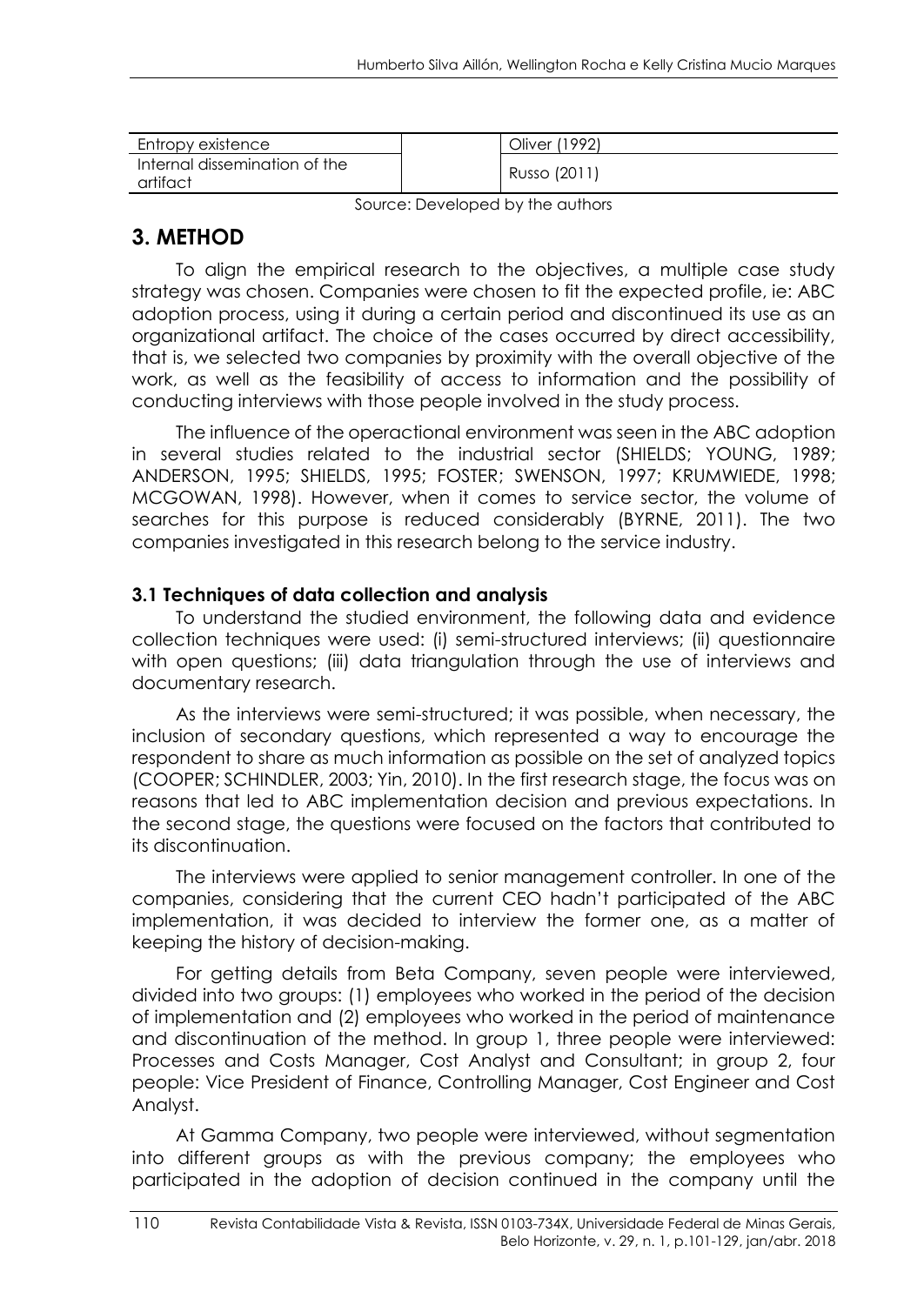decision of discontinuing the method. Interviews were conducted with the controller and the cost analyst.

Initially an empirical research was made on the hierarchical structure of both studied companies, using previous interviews with the controller of each organization. The total duration of the two meetings was approximately four hours. Later, interviews to validate the information and clarify some doubts were made. The meetings lasted about one hour with each manager, always bounded by the corporate governance policy and confidentiality of information adopted by the company.

The stage of documental research was conducted by examining memos on procedures set by the controller or by other managers, since the time of the decision to adopt up until to the decison of discontinuing the use of the ABC method. This research was useful as a source of auxiliary data that supports a better understanding of the findings, and are very common in studies oriented by unconventional strategies, as the case study (MARTINS; THEÓPHILO, 2009).

To analyze financial information of the organization, we used the published financial statements of the 2006-2012 period. The purpose of analyzing these documents was to understand the size of the company in terms of revenue, relevance of costs compared to income, profitability and representativeness of the investment made with the ABC. As the decision to adopt ABC underwent an internal process called Annual Projects Cycle, memos, e-mails and other documents that contributed to the mapping of the arguments used at the time the decision were requested.

The period selected for data triangulation was 2006-2012 because a longitudinal analysis reveals changes in behavior management over time and identifies factors that potentially influence these changes. Finally, it has become possible to conduct content analysis of the interviews and triangulation with other data collected.

The content analysis technique (CA) was used to extract data from interviews, speeches presented in collected documents and answers to specific questions, complemented by observations made during personal meetings. According to Bardin (1977), CA is the analysis of communication using systematic procedures and content description of objectives that allow the inference of knowledge.

It is noteworthy that the modeling developed by the company for the implementation and maintenance of the ABC method has not been evaluated. During the interviews there were requested information such as volumetric allocation, list of activities, list of costing objects etc.; however, by the internal rules of the companies, both have chosen not to disclose. This event becomes a limitation of the research, because the quality of modeling and the criteria adopted for cost allocation could be considered a critical factor in the abandonment of the method.

The analyses were performed by comparing the content of interviews and documents collected from the extracted categories to literature review in order to classify the findings regarding the adoption stage, institutionalization stage and assumptions of deinstitutionalization, as follows.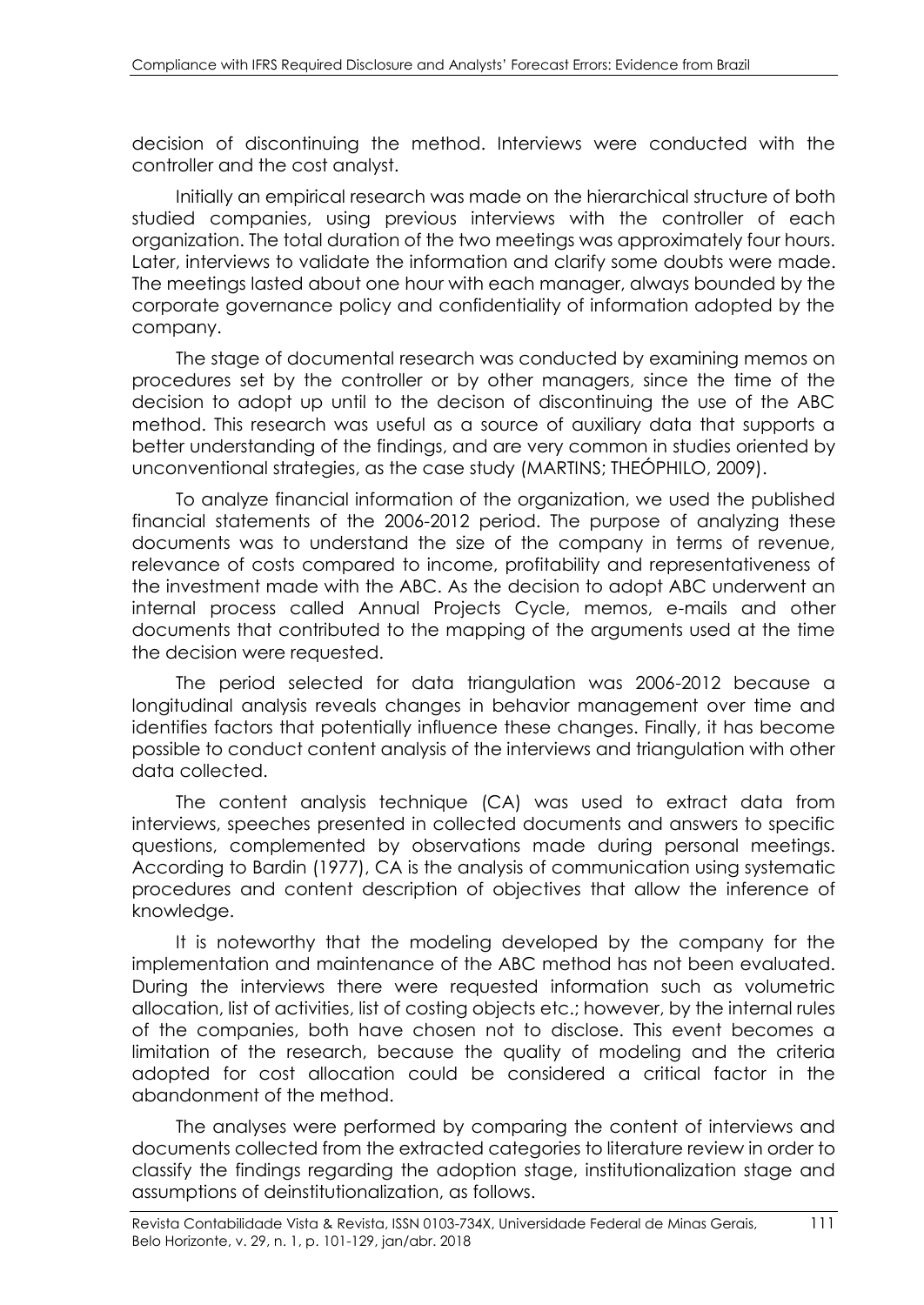## **3.2 Search categories**

In line with the objective, which was to investigate the adoption stage of the ABC in the mentioned companies, we used the model proposed by Gosselin (1997): (initial) Activity Analysis (AA), (intermediate) Activity Cost Analysis (ACA) and the full version (final) Activity Based Costing (ABC).

To evaluate ABC institutionalization stages in the companies we used as classification: (i) pre-institutionalization phase, (ii) semi-institutionalization phase and (iii) full institutionalization phase, as Tolbert and Zucker (1999), adopted by Santana et al. (2012).

The categories of the research for the institutionalization of management tools stages were analyzed in a three-dimensional perspective: Processes, characteristics of adopters and impetus for dissemination, according to Table 1. These dimensions have the purpose of enabling the classification of ABC used in the practice of organizational management in each of institutionalization stages: pre-institutional, semi-institutional and full institutionalization.

Its operationalization was made as follows. In the processes dimension it was considered as an analysis criterion the temporal aspect, because it is understood that the longer the method is part of an organization's management process, the greater the chances of being accepted among decision makers and become part of the set of presuppositions and unquestioned beliefs of the organization. This criterion allows it to be classified in the habitualization, objectification and sedimentation phase, as cited by Tolbert and Zucker (1999) and thus verify if the ABC method is institutionalized or not.

The Characteristics of Adopters dimension can be classified as homogeneous or heterogeneous. The homogeneous feature means that all managers of companies or each department/section of the same company adopt similar articles due to the similarity of the situations experienced, that is, it refers to the ability of management to take into account the solutions developed by other firms or other sectors facing similar circumstances in changing its management structure. The heterogeneous characteristic is related to the adoption or change of artifacts according to the needs and peculiarities of each company, segment or area.

For the Impetus for Dissemination dimension, ABC was evaluated as for coercive, mimetic and normative isomorphisms, as proposed by DiMaggio and Powell (1991).

Finally, in order to capture the assumptions of deinstitutionalization and institutional isomorphisms in the development of the interview script, we used the central idea of Oliver (1992) and Rao (2009), as shown in Table 2. Thus, functional, political and social pressures were evaluated.

## **4 RESULTS**

### **4.1 Beta Company**

Beta has been operating for about ten years providing payment and financial solutions. Its organizational structure is segmented into two business units: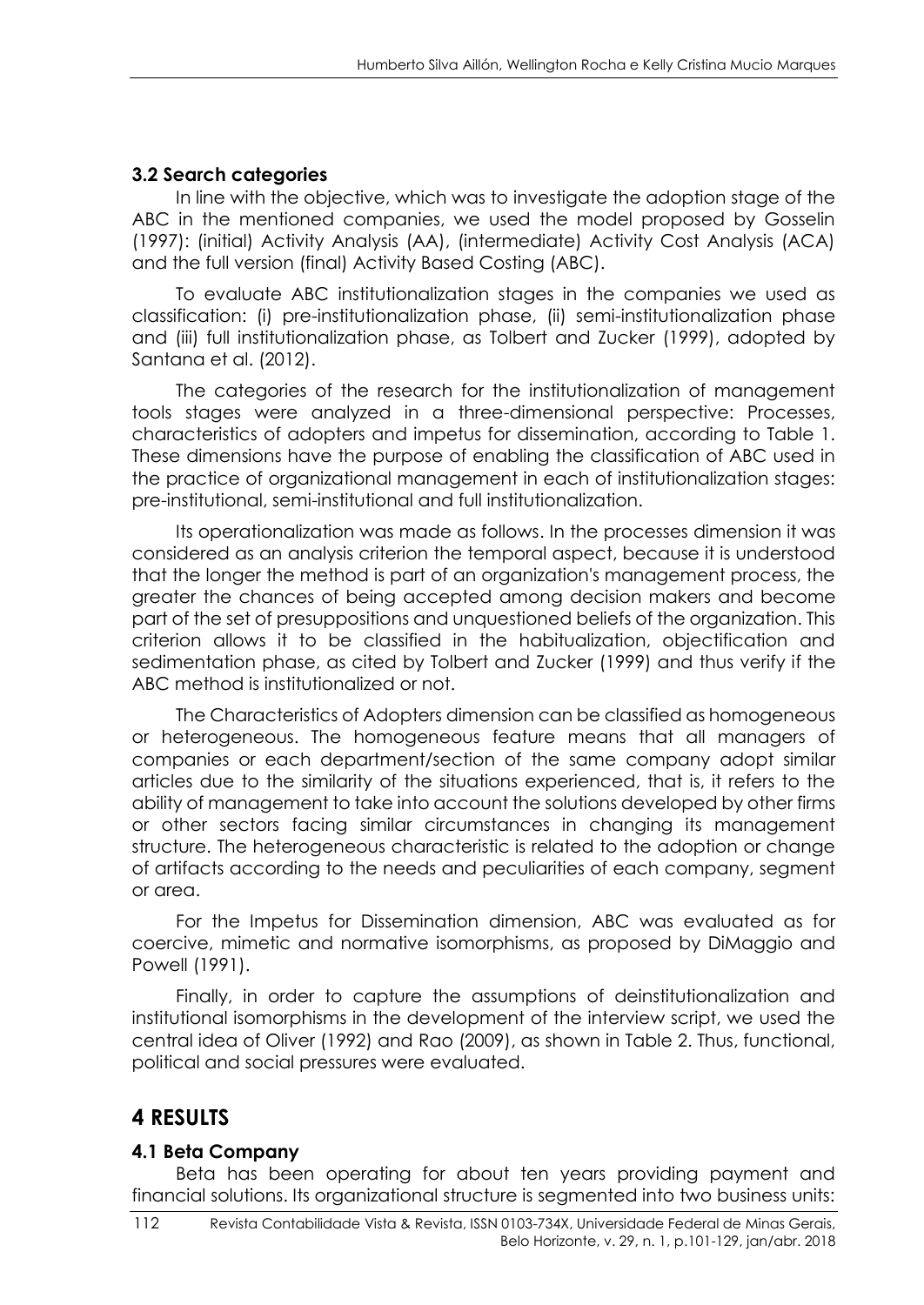(i) prepaid cards and benefits and (ii) financial solutions; the first exists since the company's inception, in 2003, the second since 2011. The prepaid cards and benefits business unit is the focus of this study; it provides eight products – six were in operation and two under development since 2012, with release planned for 2014.

In 2012 the company's sales amount reached between BRL\$760 million and BRL\$1 billion and net income between BRL\$160 million and BRL\$180 million; the gross profit margin was 82% and net income margin was 20%.

One of the most important operational volume basis for the business unit is the amount of active cards (quantity of available cards or quantity of credit card transactions in the last 30 days); in 2012 it reached between five million and six million cards. Another operational indicator is the quantity of captured transactions (purchase transactions in accredited stores, restaurants and supermarkets); in 2012 it reached somewhere from 300 to 400 million.

The annual budget is the main management tool since it has never been discontinued; so, each year the level of informational detail generated by the controller is raised. One of the justifications for this is to use the managerial artifact for monthly monitoring of the corporate goals, and indicators for individual variable compensation payment.

In 2006, the discussion period for ABC adoption, cost management was under responsibility of the Process Management area, under the CEO and in pair with Strategic Planning area. In 2007, the company organization chart was restructured; costs management became subordinated to controllership, under Vice President of Finance responsibility. The reason for that change was the access to financial information, since it was understood that the Controller would have more ease and flexibility in data extraction and development analysis for decision making support.

#### **4.1.1 ABC assessment at Beta**

Beta began discussions on the adoption of ABC in mid-2005 in the Processes and Cost Management area, with no reported relationship with the Controller; the implementation project of the new costing method began in 2007 and ended after seven months.

The purpose of ABC adoption was marked by the company's managers desire to be a reference in management methods such as managerial tools to support analyses such as product and customer profitability (ABC), and also the BSC.

Since Beta used a variable commissioning model for its selling agents based on adjusted contribution margin (revenues less variable costs less overhead allocated – e.g., information technology and overhead), ABC was considered a method that would improve this allocation. Once the company followed a policy for strategic planning to outsource its processes, it was expected that ABC would help. Regarding the use of this costing method to improve pricing, it was not seen as a differential method, distinguishing from the ideas of Martins and Rocha (2015).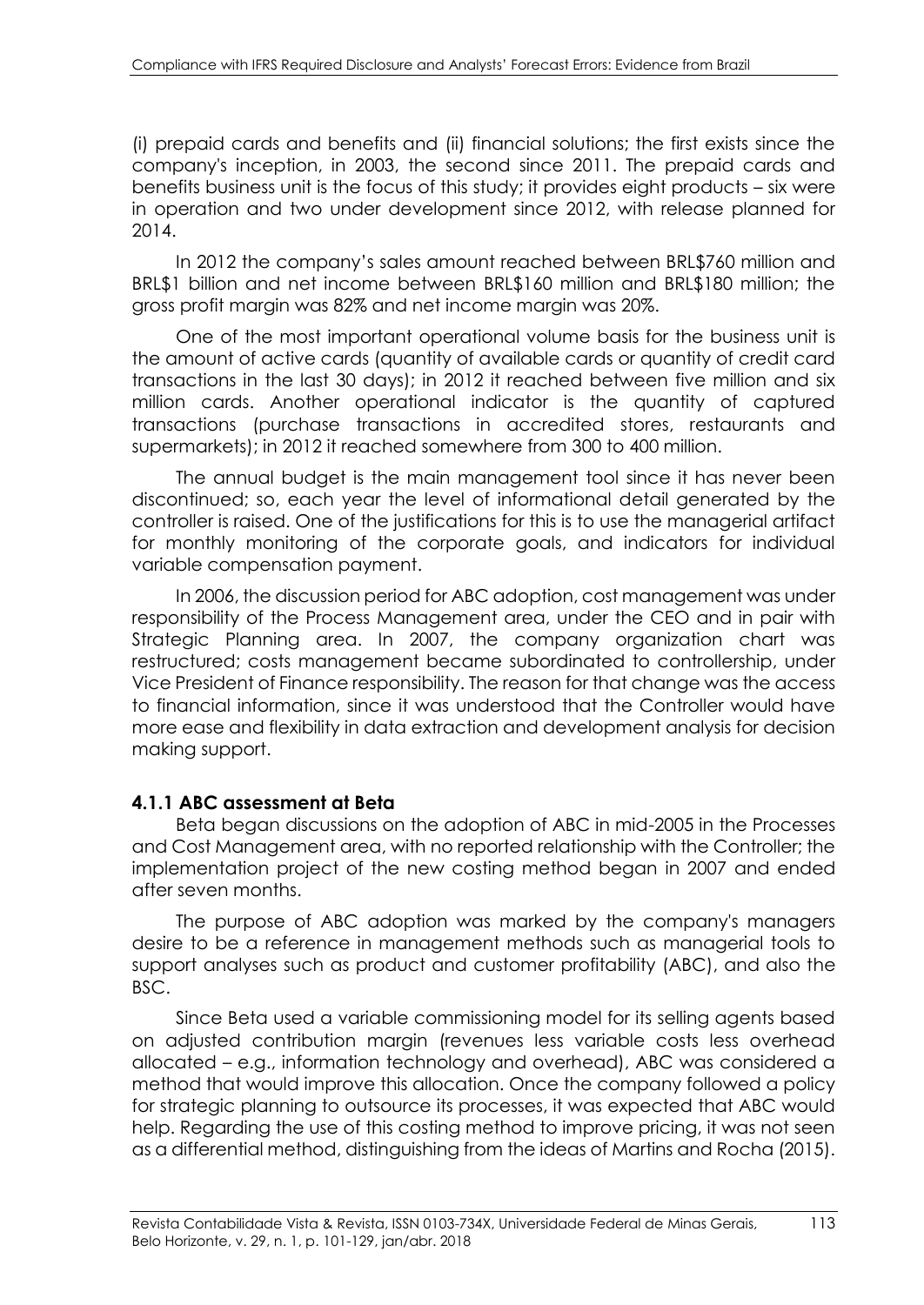During the cost method design discussions, it was decided that the updating would be made monthly, as a current cost accumulation system, again diverging from Martins and Rocha's (2015) reccomendation. In the view of the respondents, another key point for Beta's adoption of ABC was the fact that another group company was using ABC and the majority shareholder company also was using it annualy. This situation indicates the possible presence of isomorphism, both the mimetic as the normative (DI MAGGIO; POWELL, 1983). The costs involved in the deployment project amounted around BRL\$500 thousand, which represented approximately 4 % of the total estimated budget for projects for 2007.

During the interviews it was discovered that a critical factor for updating ABC was to change the organizational structure and internal processes, as occasioned recurring changes in the cost model. Early in the project, mapping activities and processes was Process Management area responsibility; however, with the evolution of the project, the Controller became responsible for mapping new processes and updating the existing ones. Another critical factor was the allocation of personnel costs and the percentage of time dedicated per employee because the managers did not have frequency in the distribution of such information.

The lack of senior management support, as already shown in previous researchs (FOSTER; SWENSON, 1997; SHIELDS, 1995; COKINS, 1999; INNES et al. 2000), was also one of the facilitators for ABC discontinuation, perceived in interviews with both group 1 and group 2.

The informational level of detail was also another critical factor, as the company aimed to cover all microactivities, which increased the complexity of system maintenance. Indeed, ABC complexity is criticized in Velmurugan and Nahar (2010); Kaplan and Anderson (2004) and Kaplan and Anderson (2007).

In summary, respondents of Group 1 stated that ABC had not been consolidated nor spread across the enterprise. The Controller sought to simplify the understanding of the method, but failed; the areas did not understand the relevance and the goals of the new costing method. There was not a widespread perception that the actions of an entity were desired or appropriate within a system; it was not identified the existence of legitimacy, which, as Meyer and Rowan (1977), is the keyword of Institutional Theory and occurs after the stage of rapid diffusion and saturation (LAWRENCE; WINN; JENNINGS, 2001).

One of the group 1 managers was categorical in stating: "rationally analyzing, the company did not need ABC". Such sentence was justified because it was understood, after the ABC implementarion, that the previous costing method and practiced cost analyses met the organization's needs. Gerreiro, Bio and Casado (2004) stressed that managers and accountants are aware of the limitations of management artifacts, but believe that they are suitable for effective management; so, the conceptual debates are situated in the behavior dimension, not in knowledge of the techniques.

In group 2, one of the listed factors was the lack of technical knowledge of the managers involved in the adoption of ABC, ie, essentially the group 1 members. This statement was ratified by the lack of performance indicators of the project, for example, cost reduction goals after the adoption, better profitability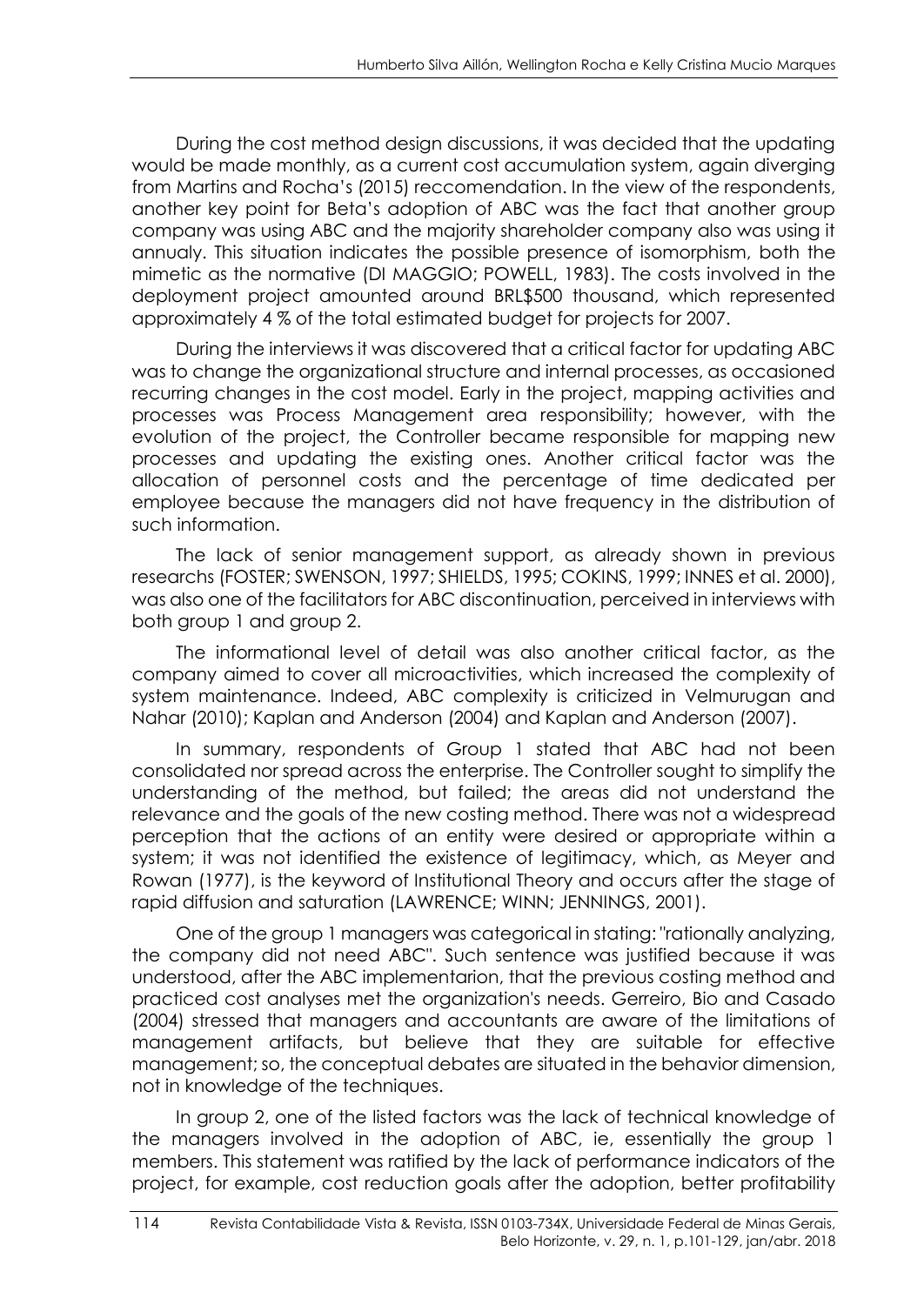analysis and process reengineering. As discussed in Section 2, the issue about the lack of technical knowledge and training has already been addressed by Velmurugan and Nahar (2010); Ness and Cucuzza (1995); Kaplan and Anderson (2004); Dalmatian et al. (2007) and Shields (1995).

An interesting statement by Group 2 is: "the company mistook the ABC implementation with a software implementation." To this group, the company expected not to need dedicated resources for updating and maintaining the model. To update the model there was Microsoft Office (Excel and Access), but for cost calculation and allocation to cost objects it was used a well-known software in the market, MyAbcm®. In the perception of both Groups 1 and 2, systemic tools fully met the upgrade requirements of the costing method.

The ABC model comprised between 300 and 350 activities, which in the view of Group 2 members shows the lack of objectivity. "The managers wanted to control everything, but they did not have the dimension of complexity." The discussion on the definition of activities is presented by Martins and Rocha (2015), which define some criteria given in Section 3.3 for selection activities in order to prevent complexity and bring objectivity to the method.

Finally, it was reinforced by the respondents that the ABC update did not contribute to significant changes in the company, from the point of view of cost savings and for the review of internal processes.

### **4.1.2 Discussion of the Beta NIS factors**

The assessment of ABC adoption and implementation level was based on Gosselin's (1997) construct, as outlined in Sections 2 and 3. Among the three stages presented by Gosselin (1997), Beta company was at the third stage, costing based on activities. The implemented costing system alowed activity analysis, activity cost analysis and cost objects measurement, like products and services.

From the cost objects perspective, Beta company had costs allocated by product, by channel and by customer. It was not our goal to check the quality of cost allocations (the accuracy). However, it was noticed during interviews that the need for tracing all costs and the desire of costing all activities and cost objects at the lowest level ended up raising the system complexity, so it contributed to its discontinuity.

According to the perception of the respondants, between the adoption and the maintenance of ABC, discussions about activity selection and definition of homogeneous cost groups were not exhaustive; this may have contributed to increase its complexity. Beta used ABC for two years, but not monthly. Additionally, other aspects were evaluated during the interviews; eg. looking for incentives for consolidation and diffusion through the ABC champions. For Russo (2011), the lack of internal diffusion of the artifact is one of the factors for assessing deinstitutionalization.

We also searched for historical continuity and trend for ABC consolidation; however, there were not identified elements to drive encouragement of recurrent use. For Tolbert and Zucker (1999), creating strong incentives is needed to institutionalize practices in companies.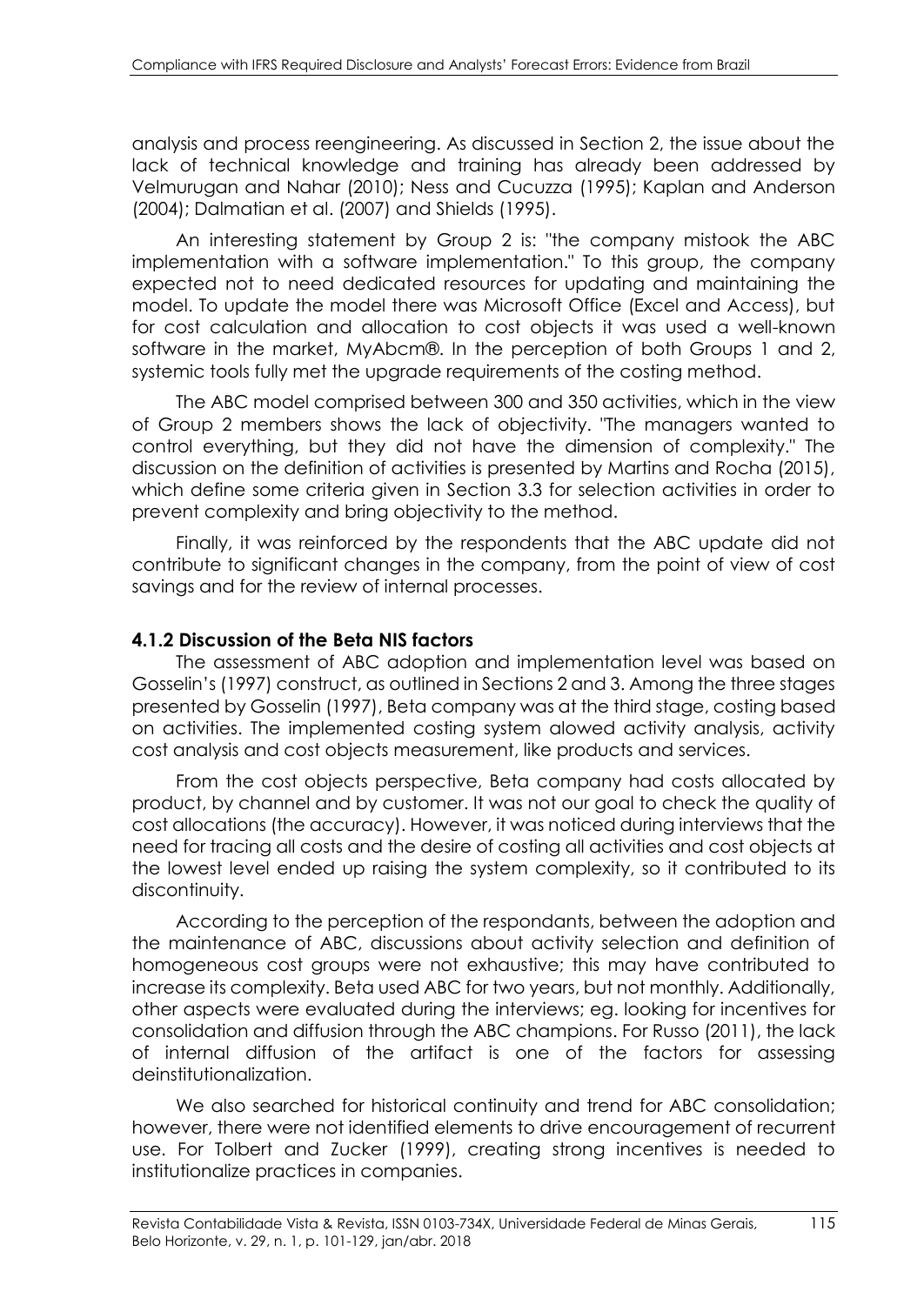Regarding the processes dimension, Beta was in the habitualization phase. Based on the interviews, it was found that managers had adopted ABC because of the similarity with the situations experienced in other companies. Other information gathered during the interviews shows that the adoption of ABC did not discontinue the company's previous costing method, as it continued using the Absorption Costing Method.

The ABC adoption and maintenance during the months in which it was updated, did not drive any changing process in the area nor in the company as a whole. Although the respondents highlight that fact, from the interviewer's point of view the adoption of the method actually impacted the area, because the restriction of domestic remedies and the competition between the demands contributed to the method discontinuation.

While assessing the Impetus for Dissemination dimention, ABC was evaluated in light of mimetic and normative isomorphism (DiMaggio and Powell, 1991). When respondents were asked about the use of some organization as a reference for defining the adoption of ABC, two references were cited: (i) a group company and (ii) the stockholder.

According to the factors and context presented, it was inferred that the dimension to diffusion is more related to Imitation; however, it was found that there was also consulting firms recommendation, what contributes for the non-dismissal of the Normative aspect. In the work of Santana et al (2012), ABC was ranked in the semi-institutional stage, but to reach this stage there was a reduction in its level of detail.

In short, in the evaluation of Beta, due to the lack of incentives for ABC consolidation and dissemination, since it was not inserted into the company's management practices and having no historical continuity, it can be said that the corresponding stage of these features was pre-institucionalization. This classification applies to the processes, Characteristics of Adopters and Impetus for Dissemination dimenstions. Although it is not relevant to the analysis, it is important to highlight that for the dissemination dimension, an aspect which refers to the semi-institutionalization stage was identified, but not as a predominant feature therefore disregarded in the actual stage classification.

In the evaluation of the deinstitutionalization factors, based on the adapted models of Rezende (2009) and Oliver (1992), 13 items were related to institutional isomorphisms and 18 served to assess the assumptions of deinstitutionalization.

The analyses developed in this section were segmented between the two groups, considering each participation from the adoption to the discontinuation of the method. Both in Groups 1 and 2 the importance degree identified for institutional isomorphism presented some relevance. For the conditions of deinstitutionalization, the result was shown according to the above, representing some importance.

To analytically evaluate the types of institutional isomorphism, it is clear that the normative presented more importance for Group 1. This fact can be explained because this Group, in the adoption decision period, suffered more influence of consultant and syndicate recommendations. The findings of Rezende (2009),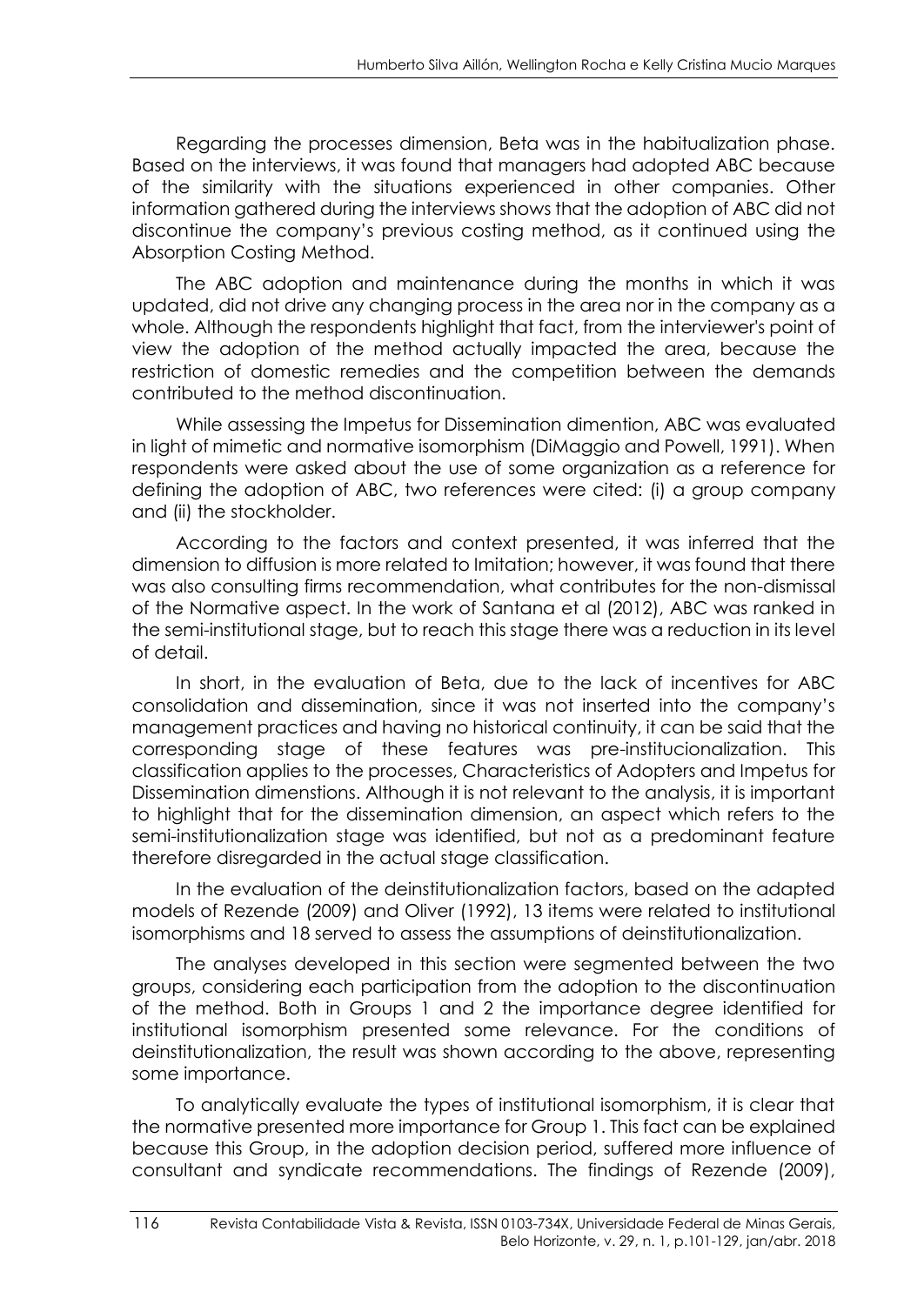whereas applied to other accounting practice, identified as most significant the coercive isomorphism, followed by normative.

Coercive isomorphism had no relevance for Group 1, which can be explained because it is a management device (ABC). The use and disclosure of information generated by ABC is not required by law and there are also no regulatory mechanisms by entities such as CVM4, which implies a lesser degree of priority for managers.

The political pressure assumption presented much importance, both in Groups 1 and in 2. This finding is explained by the sentences: ABC does not represent informational innovation to the capital market, the headquarter did not require the use of the cost method, there were no tax incentives and the customers, suppliers and the financial market do not require ABC.

In terms of functional pressure, whereas it had shown some importance, it is noteworthy to say that the statement: "the costs of maintaining the practice outweigh the benefits of information generated and constraints the use of resources internally" demonstrated high importance to the assumptions of deinstitutionalization.

The evaluation of social pressure assumption had some importance; however, depending on the analysis to the functional pressure, two issues emerged and presented relevance during interviews: change the internal managers and the change in organizational structure.

Ten critical factors were identified for Beta; however, only four out of them have been identified in previous researches. The other six factors are: (i) changing the firm's organizational structure; (ii) changing firm's internal processes; (iii) noninvolvement of the personnel from the process management department; (iv) recurrent (monthly) update; (v) little discussion on the definition of the activity; and (vi) little discussion on the definition of homogeneous cost groups. These six factors are important findings of this study, once – so far–there is no literature evidence that they have been identified as critical for ABC continuity.

### **4.2 Gamma company**

1

Gamma Company has been operating for over 40 years in the medical diagnostic services segment; its business units are divided into three categories: (1) outpatient and inpatient; (2) support for laboratories; and (3) public sector. Unit 1 provides clinical analysis and diagnostic imaging; Unit 2 provides services for small and medium laboratories; Unit 3 has auxiliary diagnostic support services for the public sector.

In 2012 sales amount reached between BRL\$2 billion and BRL\$2.4 billion and net income between BRL\$80 million and BRL\$100 million. For that year, the gross margin was 31% and the net income margin of 4%. The most important volumetric that directly affects all brands and business units are: (i) the number of tests produced, (ii) the number of requests for medical tests and (iii) the number of radiology imaging. The business model has national coverage, so it is part of the strategic planning of the organization the recurrent discussion on the maintenance

<sup>4</sup> Comissão de Valores Mobiliários, in Brazil, correponds to Securities and Exchange Comission in USA.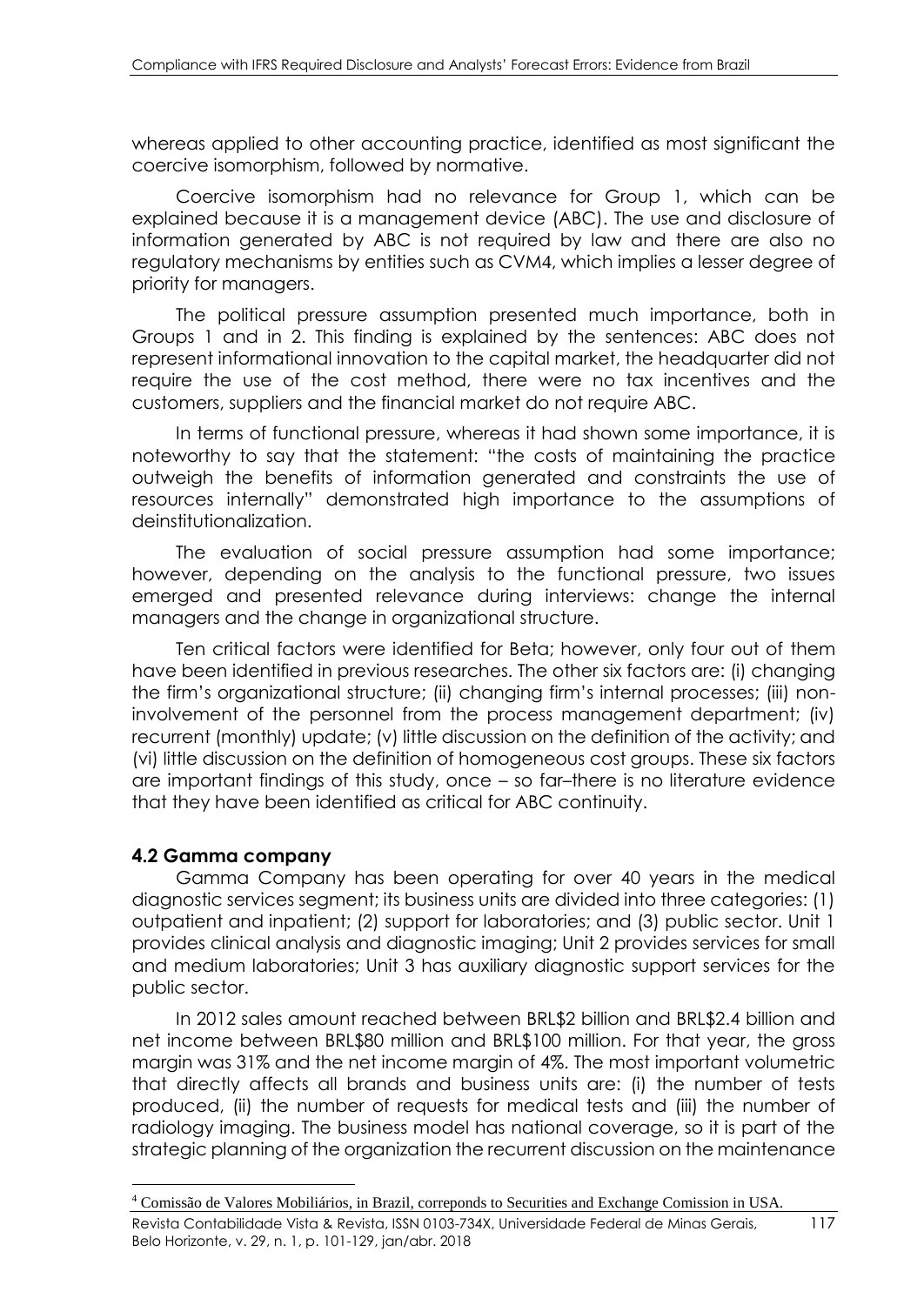and growth of the service network. At the time of the interviews, the service network contained between 500 and 600 units.

According to information gathered in the interviews and published evidence on the market, after several acquisitions made by the company, between 2009 and 2010 the organization received the guideline from Strategic Planning to reduce costs and harmonize the cultures of the acquired companies. During this period, the company has undergone several restructions and the organizational chart has changed completely, with a view to adopt modern management processes.

To follow up these changes and for a shareholders guideline, the company began to use ZBB (Zero Base Budget) in 2010 and historically used the traditional budget, a budget model similar to the Beta Company. For ZBB at each planning period, the starting point for each budgeted item line is zero, therefore, the aim is to better allocate the scarce resources of the company for the proposed expenditures that will best accomplish the goals (ATKINSON et al., 2011).

Also in 2010, it was initiated discussions for the adoption of ABC, so that the adoption project started in January and ended in April of that year.

The Cost area is subordinated to the Board of Finance and has as pair areas: Accounting and Administration, Business Controller and Investor Relations. The management processes does not have hierarchical relationship with the Vice President of Finance, that is, it is under the CEO and had no involvement in the implementation of the ABC project.

In the interview it was informed that the chart did not change during the adoption period until the discontinuation of the method, however, it was highlighted by the respondent that several changes of Vice President of Finance staff occurred.

### **4.2.1 ABC assessment at Gamma**

Gamma began discussions and idealization of ABC adoption in mid-2010 in the Cost Control area, as explained in the previous section. Between 2007 and 2010, the company underwent some restructuring and acquisitions, which motivated it to seek artifacts that could contribute to result optimization. After this period, the new costing method implementation project started in 2010 but ended after three months, with the support of a Consulting activity.

The ABC method adoption goal was guided by a desire to know the activities and business processes as well as to eliminate overlapping activities and seek synergy between the acquired companies. During the interviews, a sentence emerged that reinforces the above objectives, "the company needed to understand the activities and what needed to be discontinued; we had no intention of using ABC for pricing, because we use Variable Costing" .

In the costing method design phase discussions, it was decided that the update would be monthly as a cost accumulation system, as defined with the Beta Company, again diverging from Martins and Rocha (2015). In the view of respondants, during the choice of the method a market comparison was not performed to assess whether their competitors used ABC. A raised factor is that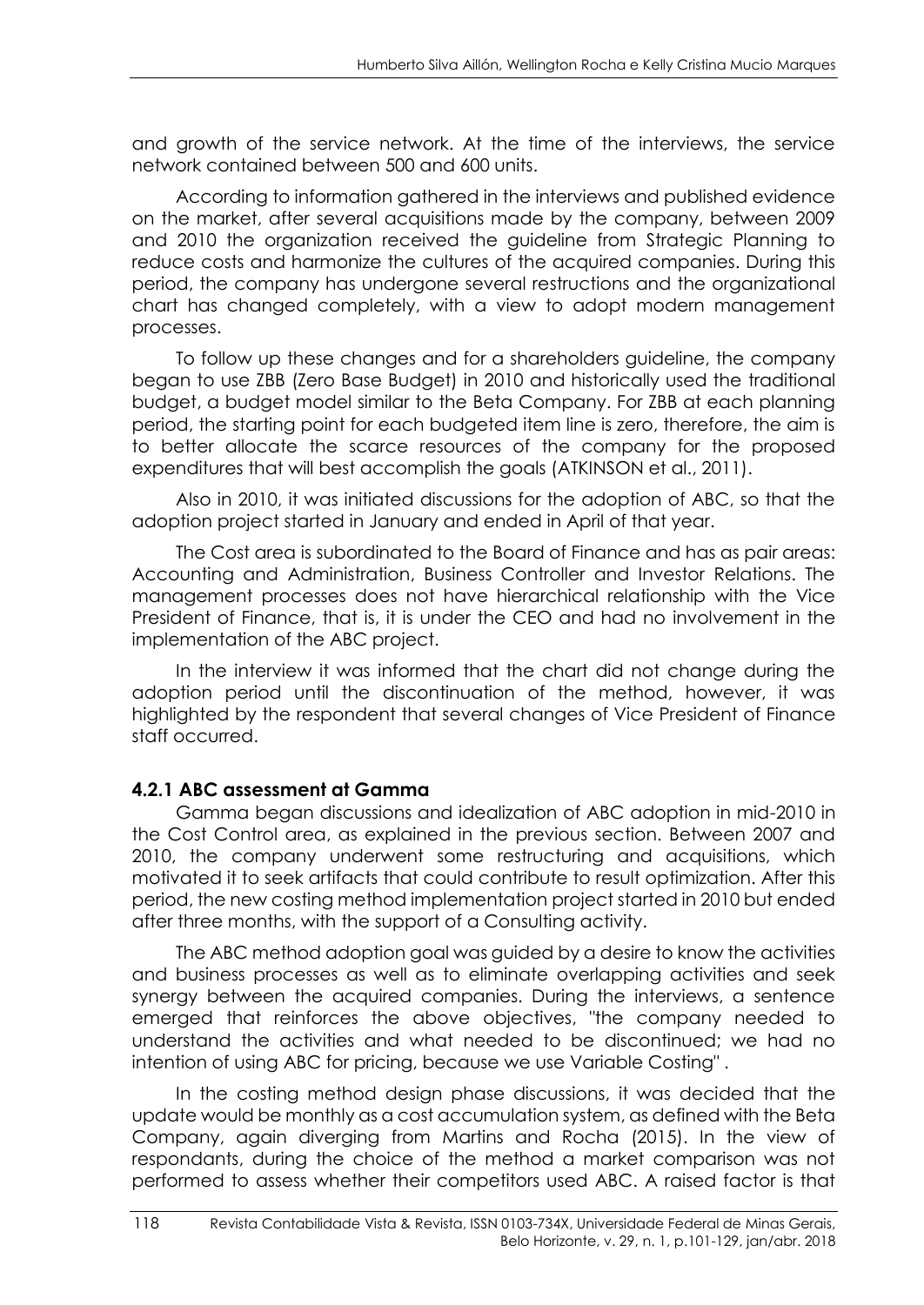Gamma Company's shareholders also did not use ABC. The decision to use ABC was coming from the Vice President of Finance. The previous two aspects contribute to identify Isomorphism evidence focused on the coercive and normative aspects (DIMAGGIO; POWELL, 1983).

The expenses involved in the deployment project were lower compared to Beta Company, around BRL\$300 thousand, and it was not possible to assess the representativeness of that from the total amount estimated investment for the year 2010 because the company chose not to disclose such values. During the interviews, it was realized that the main difficulty in updating the ABC was the turnover of those involved in the process, as reported by one respondent: "every time that a employee who was responsible for sending us some information left the company, it was like we started the project from ground zero."

The costing method implementation project did not have the involvement of the entire company, the Process area was not responsible for providing and updating the activities, processes and the value chain used on ABC. In one of the interviews, it was mentioned that: "I doubt that people working at the company knew what ABC was".

As showed by the respondents, the Finance area had strong influence on the company, however, by high turnover and by the leaving in 2011 of main key managers, as Vice President of Finance, the Director of Finance and Controlling Cost Manager, the area had lost influence in the corporation at the end of that year. As appeared in Beta, the lack of management support was also one of the obstacles perceived in the interview (FOSTER; SWENSON, 1997; SHIELDS, 1995; COKINS, 1999; INNES et al., 2000).

The volumetric and percentage allocation of the employees were received every month by requests from controllership, and in the perception of respondants this process did not generate complexity in updating ABC, corroborated by the following: "updating ABC was difficult, but not it was the main offender to discontinue". Although the developers had reinforced that it did not generate complexity in updating the method, it was reported that in the months when the Controllership did not strongly demand the other areas, necessary information was not received.

The interviews about the survey of the activities and processes were carried out by Controllership with other areas and lasted about 30 minutes; however, the involved people perceived strength according to the quote "the respondants showed resistance to provide us with reliable information, as distrusted on the developments of the analysis." In the literature review, the employee resistance was an aspect studied by Malmi (1997), Ness and Cucuzza (1995).

To update the model Microsoft Office tools like Excel and Access were used, but for the calculation and allocation of costs to cost centers a known software named Sollus ABM® was used. In the perception of respondents, systemic tools met the upgrade requirements of the costing method.

In the evaluation of the developed model, Gamma's ABC had between 100 and 150 activities because those involved in the Finance team intended to reduce overlap of items of activities and processes, "we wanted the most detailed level activities possible because without this we could not assess inefficiencies."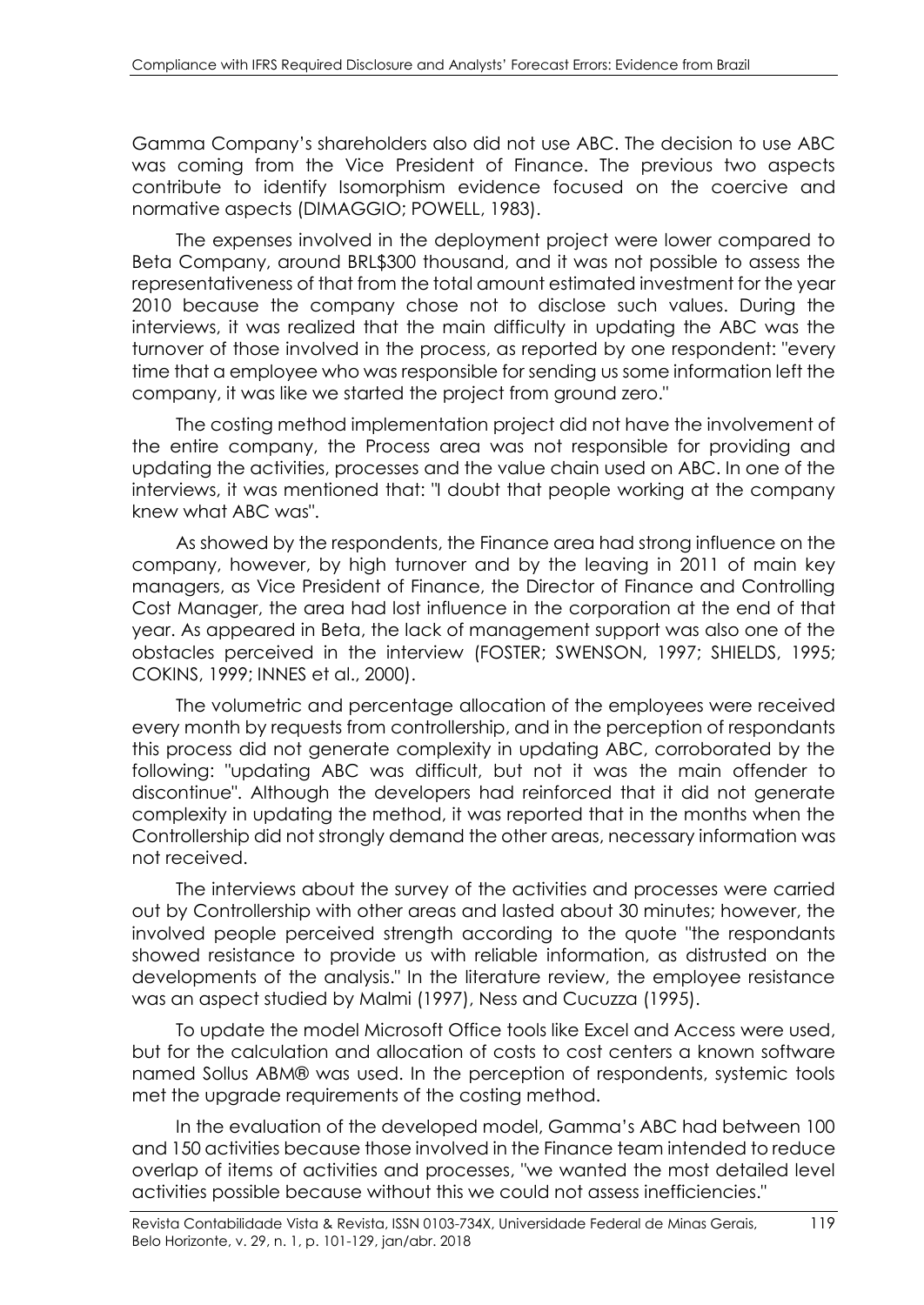During the interview, it was verified the existence of conflicting interests with updating ABC because the team involved was composed of an analyst, a consultant and a manager, and they did not devote full time to the update method. The critical point was that this team was also responsible for other Controlling activities such as the annual budget, during the budget construction period, and the ABC updating was paralyzed.

The ABC lifetime in the company was about 6 months, but even in a short period, the method brought cost reduction through elimination of duplicate activities and processes, besides measuring the costs of activities that were classified as strategic by the company. We could not validate the cost savings and review processes statements, because no evidence was available to confront the respondent's quotes.

### **4.2.2 Discussion of NIS factors at Gamma**

To evaluate the level of ABC adoption and implementation, the Gosselin (1997) model was used. Of the three stages presented, Gamma Company was at the second stage named cost analysis of activities. The implemented cost method allowed activities and the cost of activities analysis, but did not have the measurement of cost of goods and costing objects. Gosselin's research (1997) found that only 15% of the companies had adopted the stage named cost of activities analysis, similar to the case of Gamma company.

In the cost objects dimension, Gamma Company had expenses allocated by process and by brand. Just as in Beta the quality of allocation of the cost method used was not analyzed, however, the managers sought to cost all activities at the lowest possible level, which contributed to the complexity of the method. During interviews at Beta company, and also with the Gamma company, it was asked if discussions for the selection of activities and definition of homogeneous groups of costs were not exhaustive, a fact that may have contributed to increase the complexity of the method.

Company Gamma used the ABC method for 6 months in 2010, but not in monthly recurrent basis. No incentives were identified for the consolidation and dissemination of ABC through champions, and also there is no historical continuity and tendency to consolidate the costing method.

The presented facts allow us to infer that in the processes dimension, the company was in the habitualization phase. During the interviews, it was found that the adoption of ABC did not influence the discontinuation of another costing method, so that the absorption and variable costing methods were still being used.

In the processes perspective it was classified as habitualization; in the adopters characteristic dimension it was classified as homogeneous; and in the impetus for dissemination as essentially imitation and to a lesser weight as normative. In short, after analysis of the processes, adopter's characteristics and impetus for dissemination, it was concluded that it was in the pre-institutional stage.

In the deinstitutionalization factors evaluation, unlike the Beta Company, the degree of importance identified to institutional isomorphism was of little importance. For the assumptions of deinstitutionalization, the result was different with the previously presented, as it presented some importance.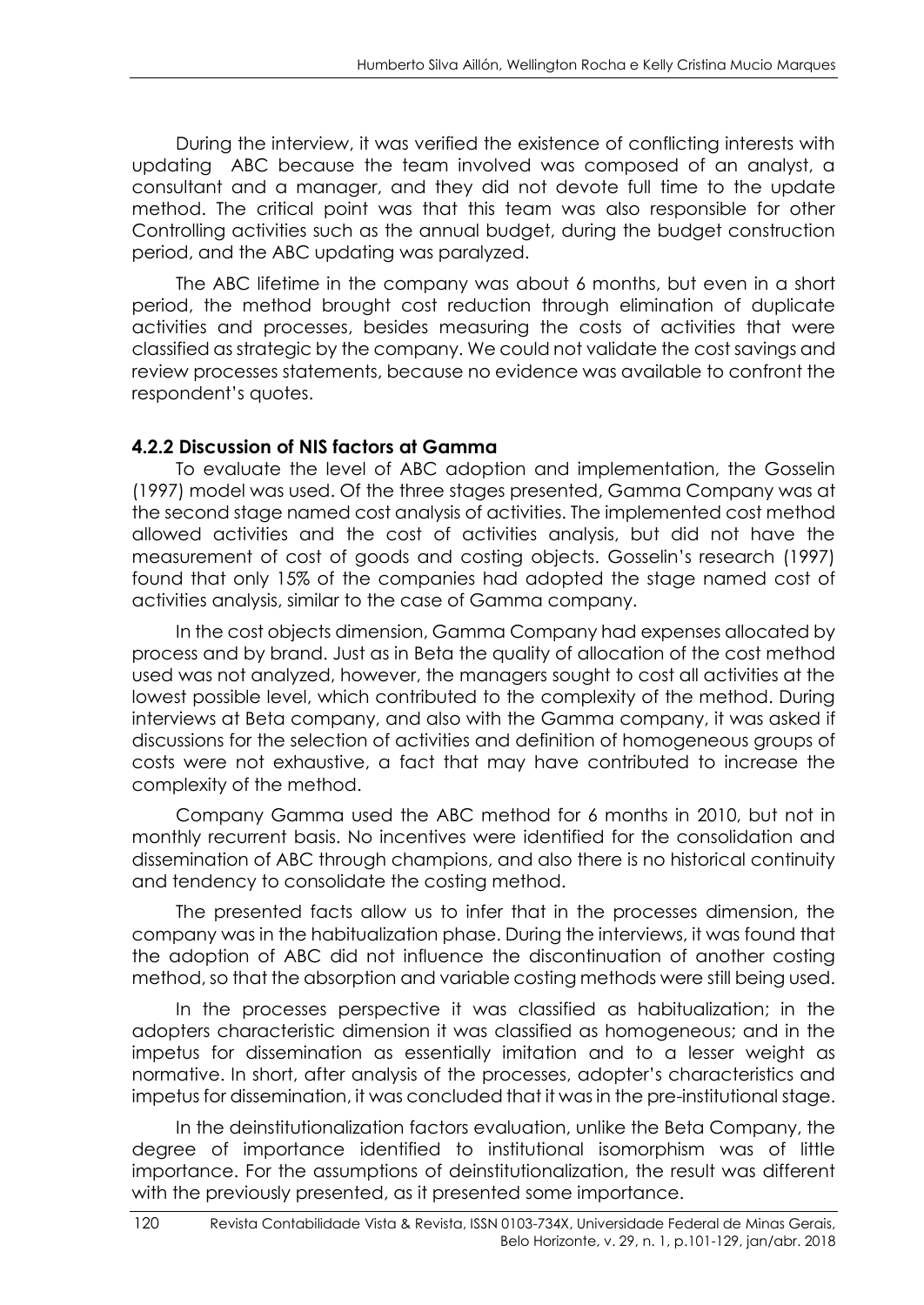The analytical assessment of the types of institutional isomorphism has shown that the normative presented much importance, like the Beta Company. This can be explained by the fact that the company had been influenced by the consultant's recommendations. The coercive and mimetic isomorphisms had no relevance for two reasons: (i) the use and dissemination of information generated by the ABC are not required by law or by an outsider who had power over the company; (ii) competitors who were using the costing method were not evaluated.

Both the functional pressure assumption as the political and social ones had some relevance. Relative to functional pressure it is noteworthy that the sentences "has no informational content for investors and shareholders" and "the costs of maintaining the practice outweigh the benefits of the information generated showed high importance to the deinstitutionalization assumptions".

In terms of political pressure the sentences that had greater relevance were: the headquarter does not require it, lack of tax incentives, customers and suppliers do not require changing in laws on management information publication.

Regarding the social pressure assessment, the result indicates some importance, but according to the result in Beta the following sentences showed high significance during the interviews: change of internal managers and change in organizational structure. The advent of the internal change management and organizational structure was corroborated by the statement of the respondents: "the turnover of employees involved in the ABC costing process was one of the main problems for its discontinuity."

There were identified seven critical factors in Gamma Company, however, only 2 of these have been identified in previous research. Other factors: (i) change in the organizational structure, (ii) change in internal processes, (iii) involvement of the Processes area, (iv) monthly recurrence update and (v) little discussion about the definition of activities. The factors listed above represent an important finding of this study, since they were not listed as critical to the continuity of the method in other works.

### **4.3 Comparison of the analysis and results**

To facilitate the understanding and comparison of the two cases studied in depth, some tables were developed summarizing the main findings. Table 4 ranks in 8 groups the characteristics of Beta and Gamma companies for evaluation of the factors that contributed to the weakening and abandonment of ABC.

| Segment |                                             | Providing payment | Hospital |  |
|---------|---------------------------------------------|-------------------|----------|--|
| Name    | Items studied                               | Beta              | Gamma    |  |
|         | Perform<br>organizational<br>restructuring? | Yes               | Yes      |  |
| Context | Employs advanced<br>technology?             | Yes               | Yes      |  |
|         | Is there an annual<br>budget?               | Yes               | Yes      |  |

**Tabela 4: Comparison of two cases of ABC adoption and abandonment**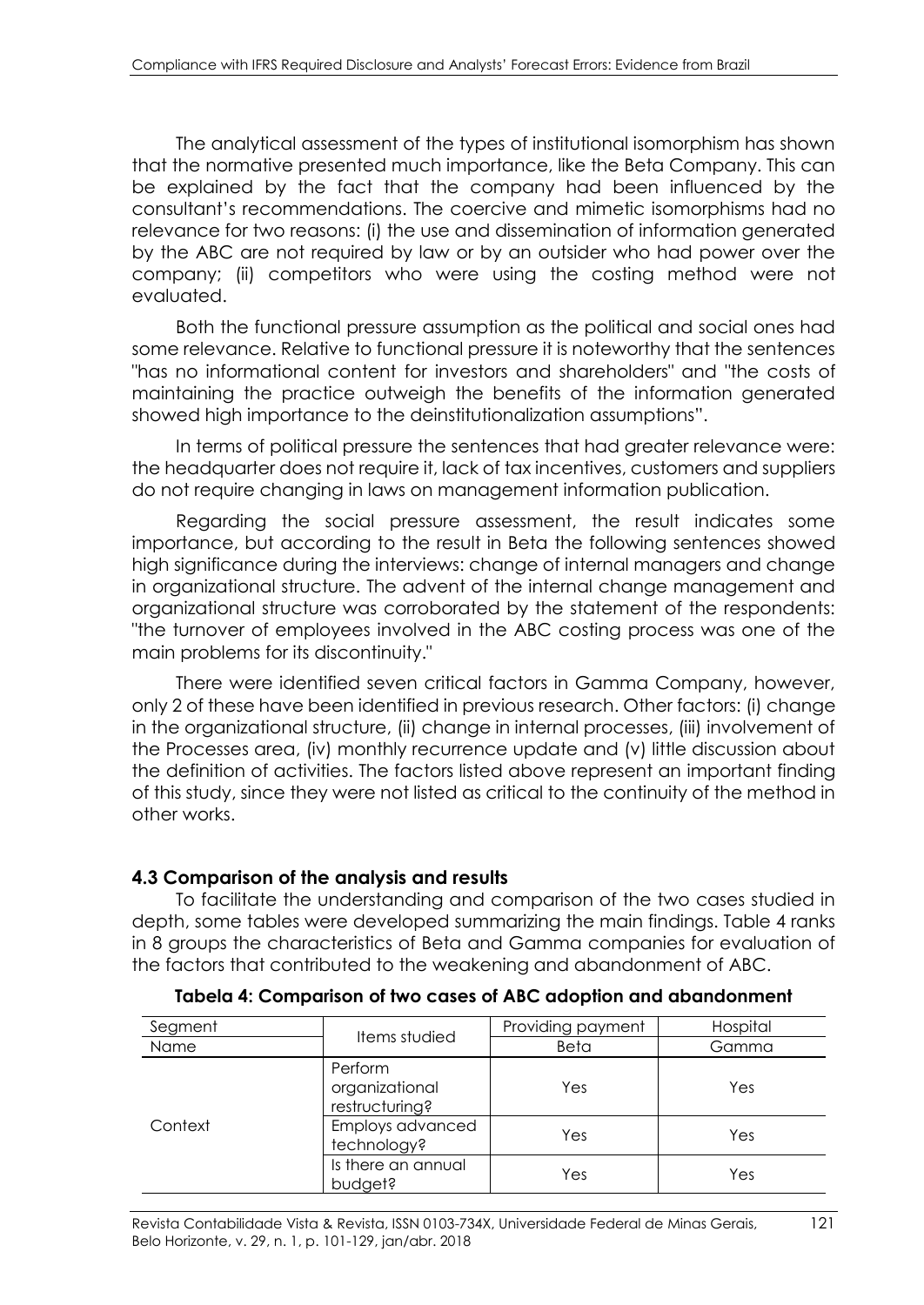|                        | Main objective in<br>adopting                                       | Improve<br>profitability;<br>Outsourcing<br>activities | Improved synergy<br>of activities and<br>processes |
|------------------------|---------------------------------------------------------------------|--------------------------------------------------------|----------------------------------------------------|
|                        | Project start                                                       | jan/07                                                 | mar/10                                             |
|                        | Project time                                                        | 7 months                                               | 3 months                                           |
| Time                   | Recurrence desired                                                  | Monthly                                                | Monthly                                            |
|                        | Project completion                                                  | jul/07                                                 | jun/10                                             |
|                        | Number of                                                           | 6                                                      | 25                                                 |
|                        | products/brands                                                     |                                                        |                                                    |
|                        | Number of activities                                                | 350                                                    | 150                                                |
|                        | Number of drivers                                                   | 60                                                     | 15                                                 |
|                        | Number of costing<br>objects                                        | 30                                                     | 25                                                 |
| Complexity             | Number of months<br>updated                                         | 12 months (2008)                                       | 6 months (2010)                                    |
|                        | Decision to<br>discontinue                                          | mar/09                                                 | $j$ un/11                                          |
|                        | Estimated value of<br>the project                                   | BRL\$ 500 thousand                                     | BRL\$ 300 thousand                                 |
|                        | Lifespan of ABC                                                     | 2 years                                                | 1 year                                             |
|                        | Existence of unique<br>resource to update<br><b>ABC</b>             | <b>No</b>                                              | Yes                                                |
|                        | Amount of<br>resources allocated<br>in the update                   | $\overline{2}$                                         | 3                                                  |
| Structure              | Process area<br>involved early in the<br>project                    | Yes                                                    | <b>No</b>                                          |
|                        | Process Area<br>involvement in the<br>maintenance of<br>the project | <b>No</b>                                              | <b>No</b>                                          |
| Level                  | <b>ABC</b> Level                                                    | <b>Activity Based</b><br>Costina                       | Analysis of the<br>activities cost                 |
| Stage                  | Institutionalization<br>stage                                       | Pre-institutional                                      | Pre-institutional                                  |
|                        | Competitive                                                         | Little                                                 | No                                                 |
| Institutional          | Coercive                                                            | Some                                                   | Little                                             |
| isomorphism            | Mimetic                                                             | Some                                                   | Little                                             |
|                        | Normative                                                           | Much                                                   | Much                                               |
| Deinstitutionalization | <b>Functional pressures</b>                                         | Some                                                   | Some                                               |
| assumptions            | Political pressures                                                 | Much                                                   | Some                                               |
|                        | Social pressures                                                    | Some                                                   | Some                                               |

Source: Developed by the authors

After analysing Table 4 it is possible to make some comparisons: (i) the companies went through several internal restructurings, (ii) the ABC method had been discontinued, but the annual budget, management device used by the companies did not have the same end, which implies questioning the benefits of the costing method compared to the costs generated by the update process.

The objectives of the adoption of ABC were different, for example, in Beta the focus was on outsourcing and on increasing profitability, while in Gamma it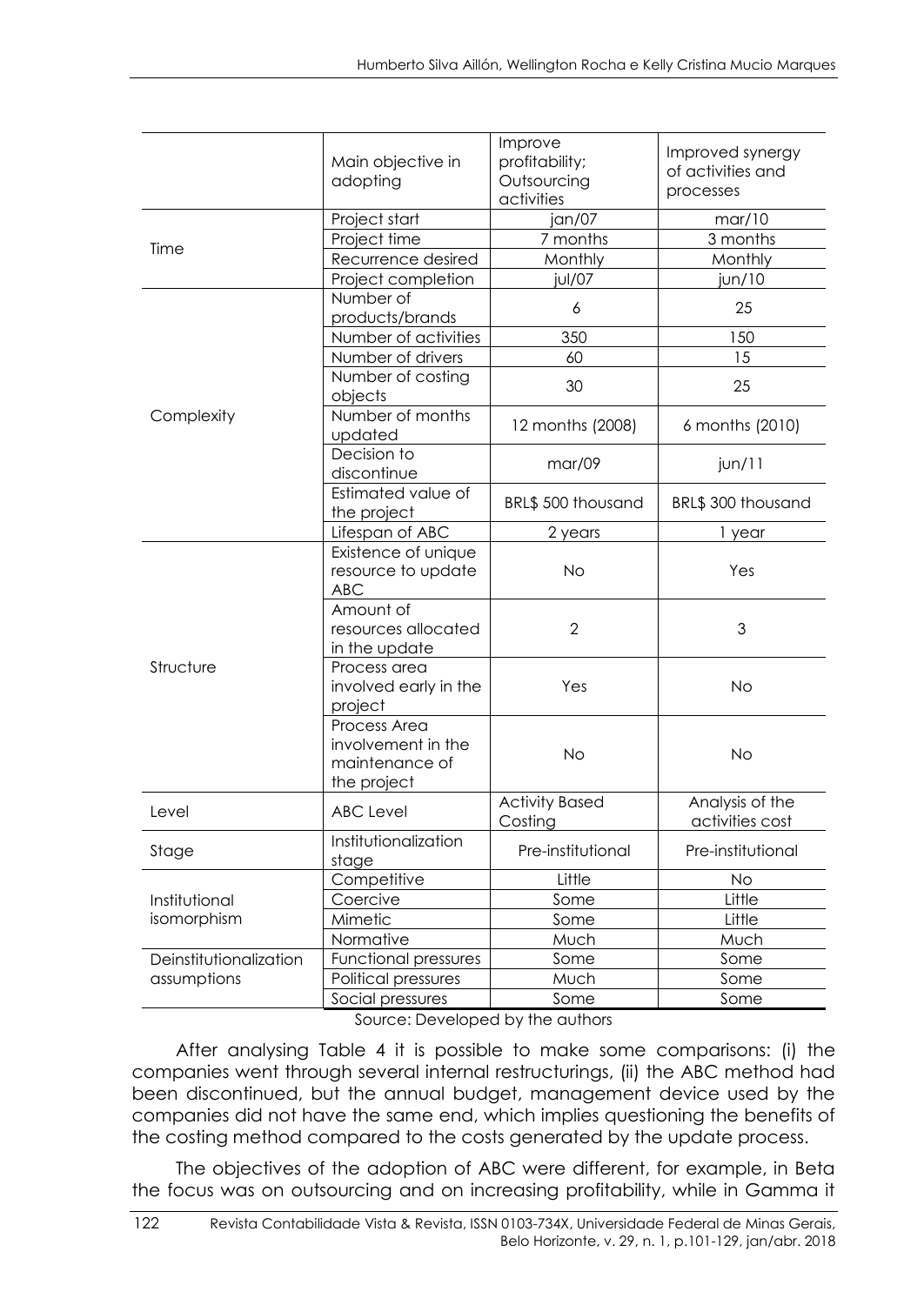was in activities cost analysis and processes synergy. The different objectives may have contributed to fact that the stages of adoption proposed by Gosselin (1997) also diverge between companies, since Beta reached the third stage (Activity Based Costing) and Gamma reached the second stage (Analysis of activity cost).

Another commonality between the cases was the complexity of the method, both the amount of activity was up to 150 and 350 for Companies gamma and beta, respectively. The issue of ABC method's utility as a monthly recurrence artifact was common between companies, a factor that also contributed to the increased complexity of the method.

Regarding to isomorphisms it was found that the normative type was very important in the two companies.

About the aspects that led to the ABC deinstitutionalization, we can analyze the relationship with the institutionalization stage (TOLBERT; ZUCKER, 1999). No company exceeded the pre-institutionalization stage, a factor that may have contributed to the abandonment of the method because since there was no historical continuity, this was not consolidated and institutionalized in management practices nor widespread in much of the organization. Thus, there was no deinstitutionalization of ABC in Beta and Gamma companies, but an abandonment.

To understand the factors that contributed to ABC weakening and abandonment in the analyzed companies Table 5 was developed, which includes ten critical factors to the continuity of the method.

|                | Critical points                                                                                                                                                             | Present in |                 |                  |
|----------------|-----------------------------------------------------------------------------------------------------------------------------------------------------------------------------|------------|-----------------|------------------|
| <b>Items</b>   |                                                                                                                                                                             | Literature | Beta<br>Company | Gamma<br>Company |
|                | Change in the organizational<br>structure                                                                                                                                   | No.        | Yes             | Yes              |
| $\overline{2}$ | Changes in the internal<br>processes                                                                                                                                        | No.        | Yes             | Yes              |
| 3              | No involvement of the Process<br>area                                                                                                                                       | No.        | Yes             | Yes              |
| 4              | Monthly recurrence update                                                                                                                                                   | No.        | Yes             | Yes              |
| 5              | Little discussion about the<br>definition of the activities                                                                                                                 | No.        | Yes             | Yes              |
| 6              | Little discussion about the<br>definition of the<br>homogeneous cost groups                                                                                                 | No.        | Yes             | <b>No</b>        |
| 7              | Model complexity<br>- Sending the percentage of<br>dedication of employees for<br>the activities<br>- Very analytical<br>informational level<br>- High amount of activities | Yes        | Yes             | Yes              |

**Table 5: Key points for continuity of ABC in the two cases studied**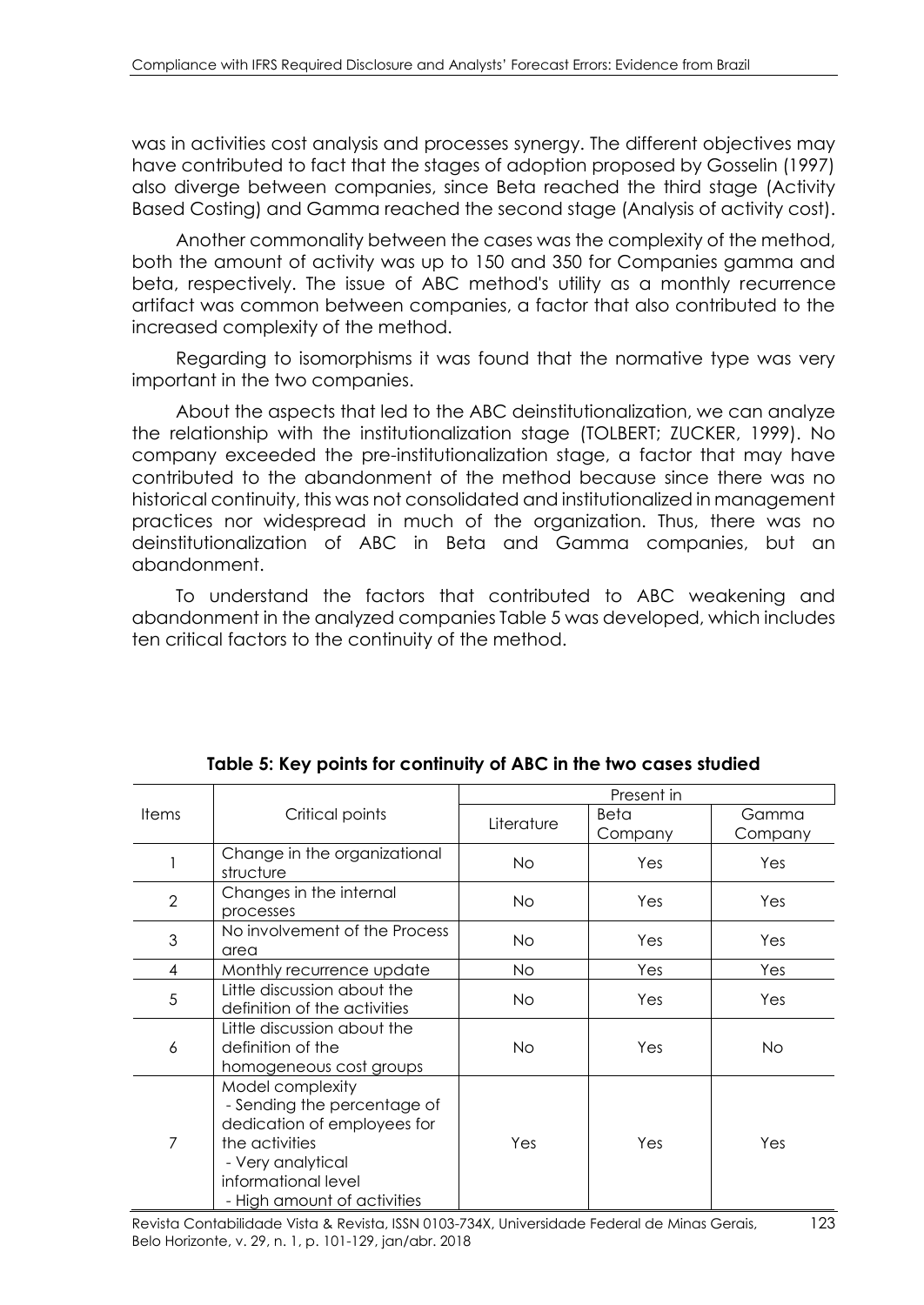| 8 | Lack of senior management<br>support       | Yes | Yes | Yes |
|---|--------------------------------------------|-----|-----|-----|
|   | Training and technical<br>knowledge in ABC | Yes | Yes | Νo  |
| 0 | Restriction of internal<br>resources       | Yes | Yes | Nο  |

Source: Developed by the authors

Among all the factors identified, 70 % were identical in the two companies, for instance, frequent changes of the internal structure, both at the level of individuals as processes, non-involvement of the processes area, the ABC method treatment as an artifact of monthly update, the complexity of the method for nonengagement of the areas involved and the lack of senior management support. It is noteworthy that among the factors listed in this paragraph, only the lack of management support was already foreseen by existing literature about the subject.

Thus, the main contributions of this work are related to factors unforeseen by literature, for example, items 1-5 in Table 5 (change of the organization structure; changes in internal processes, non-involvement of the Process area; recurrence monthly update; little discussion about the definitions of activities), found in the two companies and the item 6 (little discussion about the definition of homogeneous cost groups) found in Beta. The remaining items as provided in the literature, contributed to strengthen the existing theory, since these aspects were also identified in the analyzed companies.

# **5 CONCLUSION**

The need for a cost method to make available accurate information contributed to the diffusion of ABC, in academia and in the business world. However, this spread was unsustainable in the long run, which raised concern and prompted the aim of this study: to investigate from the perspective of NIS which factors contributed to the weakening and ABC abandonment in the Beta and Gamma companies.

In the evaluation of the ABC adoption process (GOSSELIN, 1997) it was found that Beta reached the third stage (ABC), and Gamma had reached the second stage (ACA), a fact that was explained by the different drivers of adoption which influenced the design of cost modeling and informational needs. The findings for adoption, based on NIS, showed that in the two companies only the normative isomorphism presented much importance, which may be explained by the influence of consultants recommendations.

The deinstitutionalization assumptions, based on NIS, showed different results between the companies. In the case of Beta, the functional and social pressures had some importance, but the emphasis was turned to political pressure, due to its great importance; mainly by ABC not bringing informational innovation, it is not a requirement of the headquarters, customers, suppliers and financial markets, beyond the lack of tax incentives. The Gamma company showed no difference in the importance of the deinstitutionalization assumptions but functional, political and social pressure got some relevance.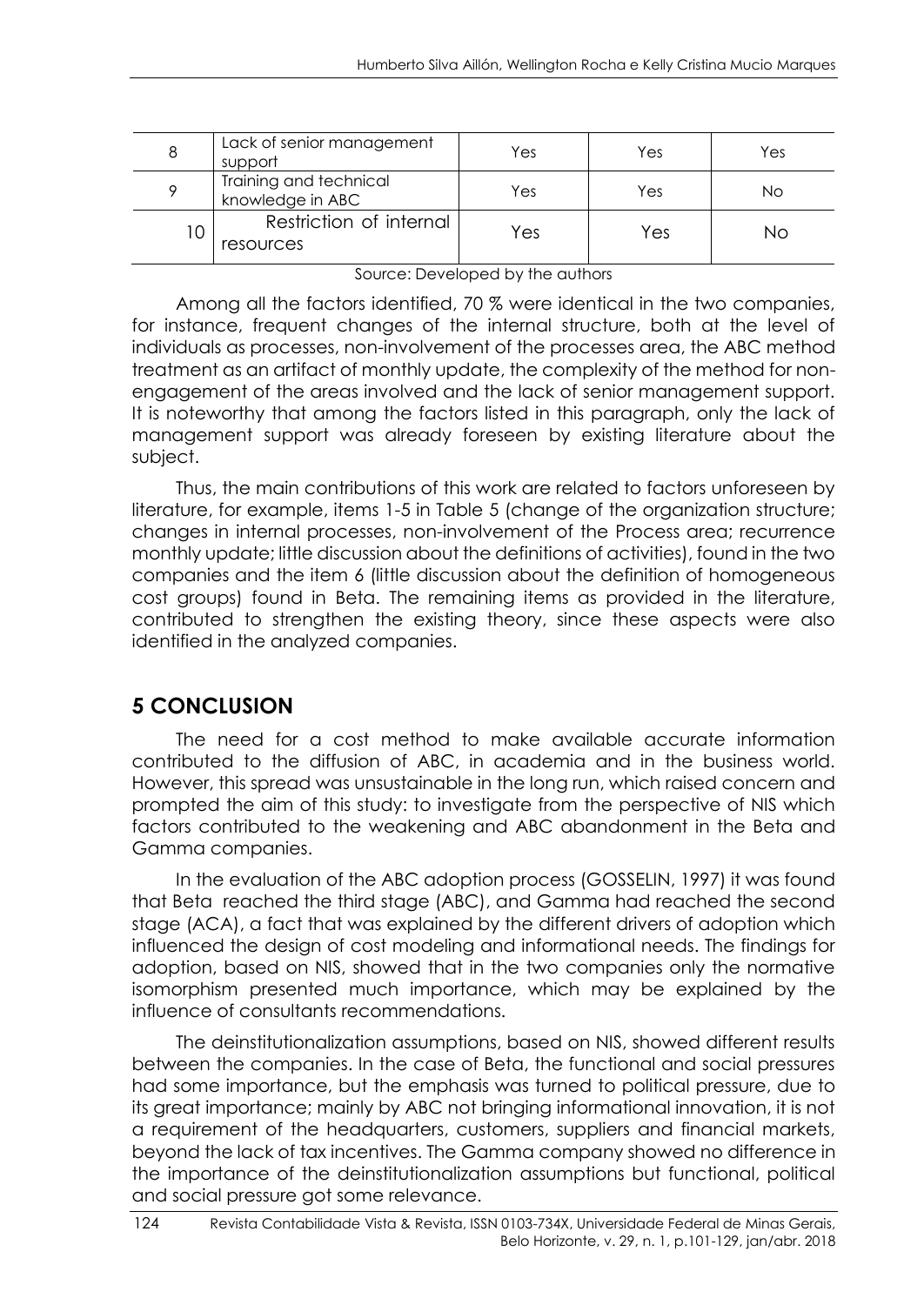The contributions of this study reinforced the findings of other research to confirm the existence of factors that influenced the abandonment of the ABC, for example, the complexity of the model, the lack of senior management support, the need for training and technical knowledge of ABC, the restriction of internal resources and many organizational restructurings.

One of the main contributions of this work was the illustration of factors not covered in the literature to explain ABC abandonment, for example, frequent change in the organizational structure, changes in internal processes, noninvolvement of the Processes area, monthly recurrence update and little discussion about the definition of activities.

The reflections and conclusions presented in this study may consist of a basic structure for academics and professionals (managers, consultants, directors and presidents) to consult in order to identify weaknesses and mitigate any factors that may contribute to the discontinuation of the method. This critical reflection can prevent unnecessary investments for the implementation of the artifact, and the consumption of internal resources to an activity that does not add value to the business.

For future researchers who want to study the subject of this work or make comparisons with its results, we recommend the following research branches:

> i . Investigate additional factors that contribute both to the adoption and to the ABC abandonment from the perspective of Contingency Theory, relating size, segment, nationality, number of employees etc.

> ii . Investigate additional factors that contribute both to the adoption and for the ABC abandonment, assessing the internal power relations in the organization.

> iii . Assess whether the articles published on ABC, especially research on the survey strategy treat indeed the ABC or a pseudo ABC.

> iv . Evaluate how educators teach the ABC, if they emphasize only the positive aspects and to know fully the peculiarities of adopting and maintaining this costing method.

In summary, this work contributed with important findings for theory and practice. It brings the need for managers and professionals to reflect about the implementation process of management artifacts. It is necessary to reduce spending on useless management devices, as companies may lose competitiveness, as these resources could have been applied in other activities or projects with better profitability. Finally, it is important for companies because they can assess the critical factors that contributed to the ABC abandonment and thus make the decision for adoption only after the elimination of all potential risks for institutionalization of a new artifact.

## **REFERENCES**

ANDERSON, S. W. A framework for assessing cost management system changes: The case of activity-based costing implementation at General Motors, 1986-1993. **Journal of Management Accounting Research**, v. 7, p. 1-51, 1995.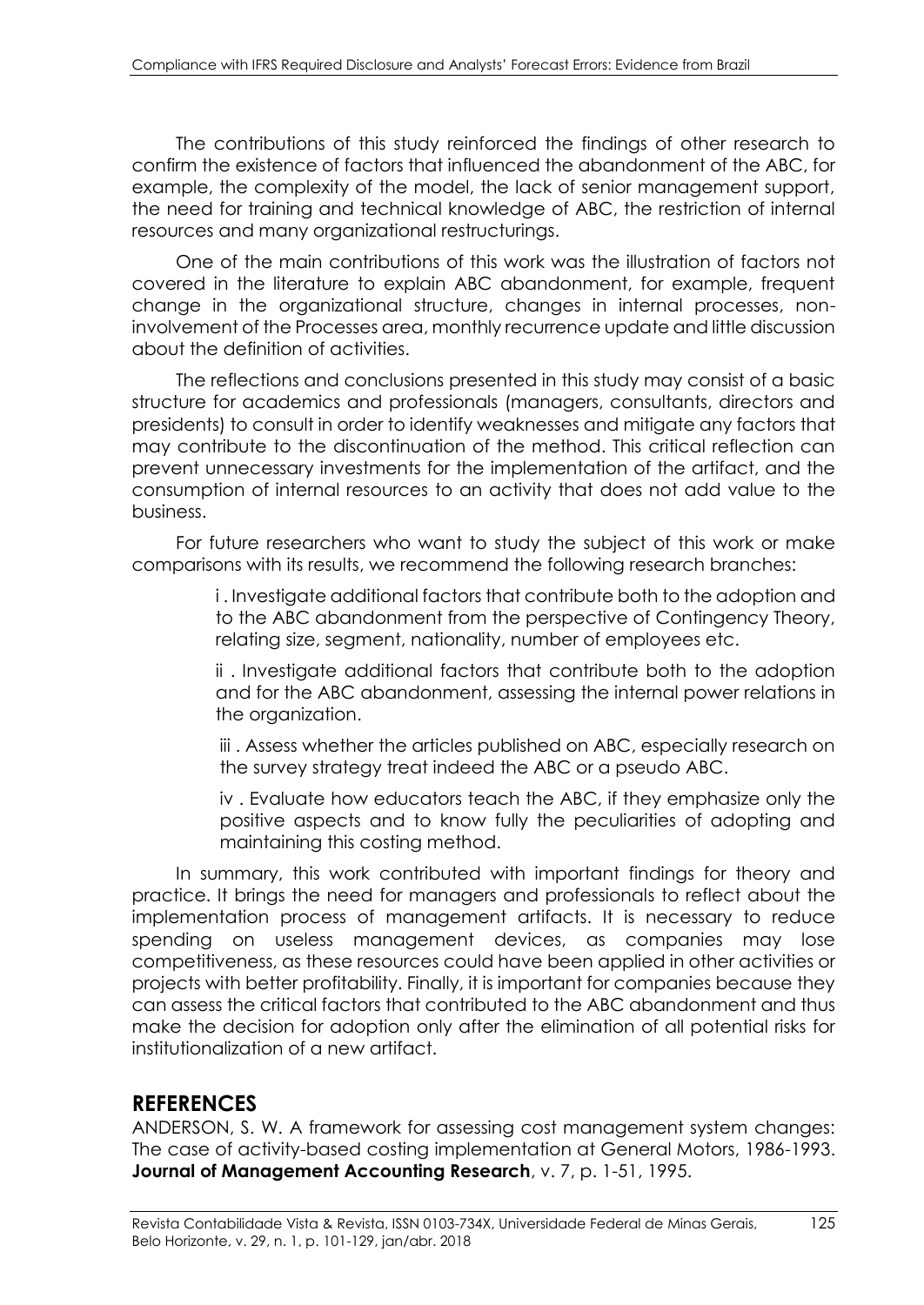ATKINSON, A. A.; BANKER, R. D.; KAPLAN, R. S.; YOUNG, S. M*.* **Contabilidade Gerencial** (3a ed). São Paulo: Atlas, 2011.

Bain Company. *Management Tools & Trends 2011*. Disponível em: http://www.bain.com/publications/business-insights/management-tools-andtrends-2011.aspx. 2011.

BARDIN, L. **Análise de conteúdo***.* (4a ed.) Lisboa: Edições 70, 1977.

BERGER, P.; LUCKMANN, T. **A construção social da realidade***.* (24a ed.). Petrópolis: Vozes, 2002.

BERLAND, N.; JOANNIDES, V.; LEVANT, Y. **Institutionalisation and deinstitutionalisation of budget**, EAAC. 2010.

BEUREN, I. M.; ROEDEL, A. O uso do Custeio Baseado em Atividades - ABC (Activity Based Costing) nas maiores empresas de Santa Catarina. **Revista Contabilidade & Finanças**, v. 30, p. 7-18, 2002.

BRIMSON, J. A. **Contabilidade por Atividades***: Uma abordagem de Custeio Baseado em Atividades.* São Paulo: Atlas, 1996.

BYRNE, S. What determines ABC success in mature sites? **Journal of Accounting & Organizational Change**, v. 7, n. 3, p. 259-277, 2011.

COHEN, S.; VERNIERIS, G.; KAIMENAKI, E. ABC: Adopters, supporters, deniers and unawares. **Managerial Auditing Journal**, v. 20, n. 9, p. 981-1000, 2005.

COKINS, G. Learning to love ABC. **Journal of Accountancy**, v. 188, n. 2, p. 37-40, 1999.

COOPER, D. R., SCHINDLER, P. S. **Métodos de pesquisa em administração***.* (7a. ed.). Porto Alegre: Bookman, 2003.

COVALESKI, M.; DIRSMITH, M.; SAMUEL, S. Managerial accounting research: The contributions of organizational and sociological theories. **Journal of Management Accounting Research**, v. 8, p. 1–35, 1996.

DALMÁCIO, F. Z.; REZENDE; A. J., AGUIAR, A. B. Uma Aplicação do Time-Driven ABC Model no Setor de Serviço Hospitalar: A nova abordagem do ABC proposta por Kaplan e Anderson. **Contabilidade Vista & Revista**, v. 18, n. 2, p. 11-34, 2007.

DAVIS, G. F; DIEKMANN, K. A.; TINSLEY, C. H. The decline and fall of the conglomerate firm in the 1980s: The deinstitutionalization of an organizational form. **American Sociological Review**, v. 59, p. 547-570, 1994.

DIEHL, C. A.; SOUZA, M. A. Publicações sobre o Custeio Baseado em Atividades (ABC) em Congressos Brasileiros de Custos no Período de 1997 a 2006. **Contabilidade Vista e Revista**, v. 19, n. 4, p. 39-57, 2008.

DIMAGGIO, P.; J. POWELL, W. W. The Iron Cage Revisited: Institucional Isomorphism and Collective Rationality Organization Fields. **American Sociological Review**, v. 48, n. 2, p. 147-160, 1983.

FARJOUN, M. The dialectics of institutional development in emerging and turbulent fields: The history of pricing conventions in the on-line database industry. **Academy of Management Journal**, v. 45, p. 848-874, 2002.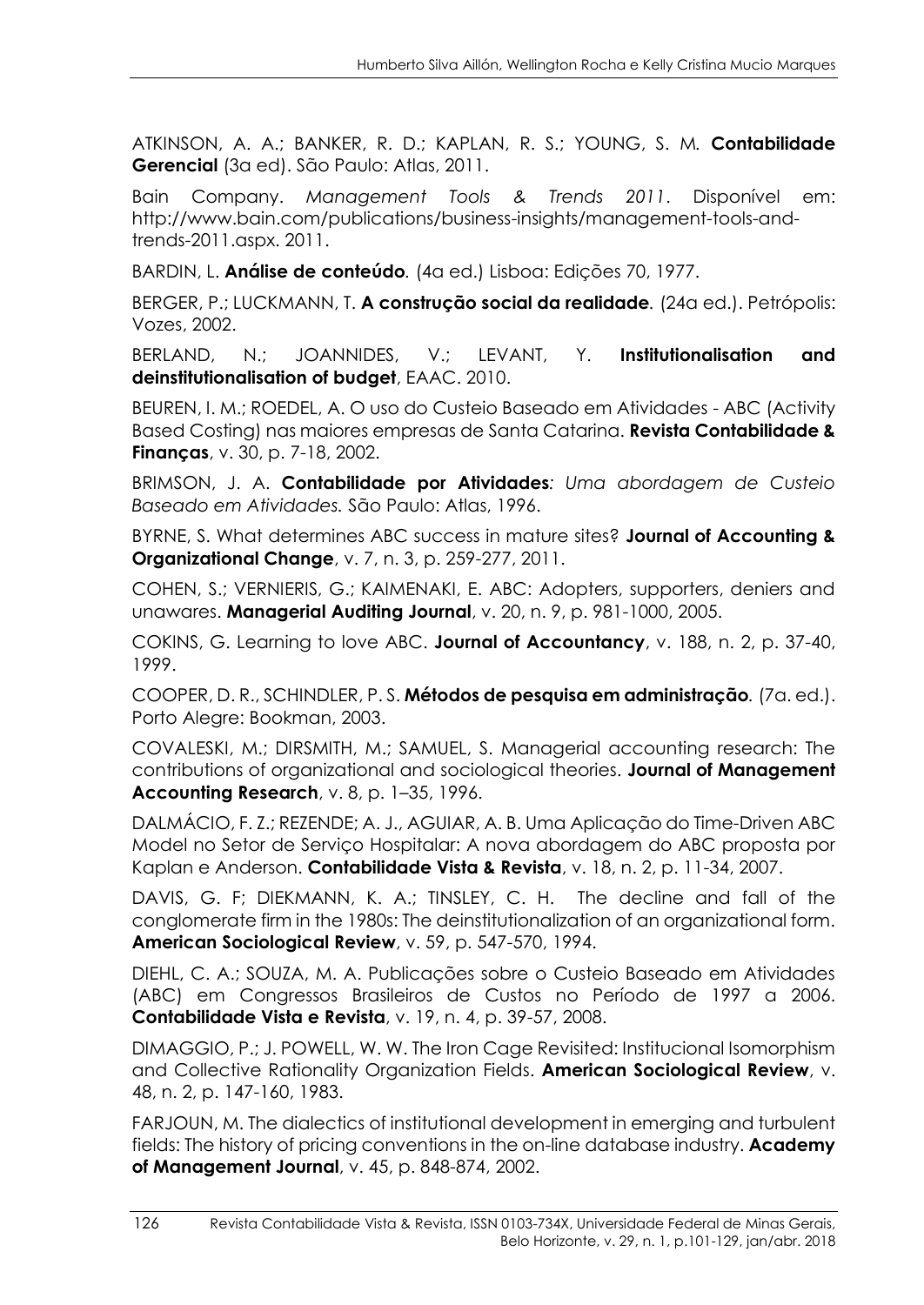FOSTER G.; SWENSON, D. W. Measuring the Success of Activity-Based Cost Management and Its Determinant. **Journal of Management Accounting Research**, v. 9, p. 109-141, 1997.

GOSSELIN, M. The effect of strategy and organizational structure on the adoption and implementation of activity-based costing. **Accounting, Organizations and Society**, v. 22, n. 2, p. 105-122, 1997.

GOSSELIN, M. **Handbook of Management Accounting**: A review of activity based costing: technique, implementation, and consequences*.* Elsevier: 2, p. 641–671, 2007.

GUERREIRO, R.; BIO, R. S.; CASADO, T. Some Reflections on the Archetypes in Cost Accounting: An Exploratory Study. **JAMAR**, v. 2, n. 1, 2004.

INNES, J.; MITCHELL, F.; SINCLAIR, D. Activity-based costing in the U.K.'s largest companies: A comparison of 1994 and 1999 survey results. **Management Accounting Research**, v. 11, p. 349–362, 2000.

JONES, T. C.; DUGDALE, D. The ABC bandwagon and the juggernaut of modernity. **Accounting, Organizations and Society**, v. 27, n. 1-2, p. 121-163, 2002.

KAPLAN, R. S.; COOPER, R. **Custo e desempenho**: Administre seus custos para ser mais competitivo*.* São Paulo: Futura, 1998.

KAPLAN, R. S.; ANDERSON, S. R. Time-driven Activity-Based Costing. **Harvard Business Review**, v. 82, n. 11, p. 131-138, 2004.

KAPLAN, R. S.; ANDERSON, S. **Custeio baseado em atividade e tempo***.* Rio de Janeiro: Elsevier, 2007.

KENNEDY, T.; AFFLECK‐GRAVES, J. The Impact of Activity‐Based Costing Techniques on Firm Performance. **Journal of Management Accounting Research**, v. 13, n. 1, p. 19-45, 2001.

KRUMWIEDE, K. R. The implementation stages of activity-based costing and the impact of contextual and organizational factors. **Journal of Management Accounting Research**, v. 10, p. 239-278, 1998.

LAWRENCE, T. B.; WINN M. I.; JENNINGS, P. D. The temporal dynamics of institutionalization. **The Academy of Management Review**, v. 26, n. 4, p. 624-644, 2001.

MALMI, T. Towards explaining activity-based costing failure: Accounting and control in a decentralized organization. **Management Accounting Research**, v.8, n. 4, p. 459-480, 1997.

MARTINS, E. **Contabilidade de Custos***.* (10a ed.). São Paulo: Atlas, 2010.

MARTINS, E.; ROCHA, W. **Métodos de custeio comparados**: Custos e margens analisados sob diferentes perspectivas*.* São Paulo: Atlas, 2015.

MARTINS, G. A.; THEÓPHILO, C. R. **Metodologia da investigação científica para ciências sociais aplicadas***.* (2a ed.). São Paulo: Atlas, 2009.

MCGOWAN, A. S. (1998). Perceived benefits of ABCM implementation. **Accounting Horizons**, v. 12, p. 31-50.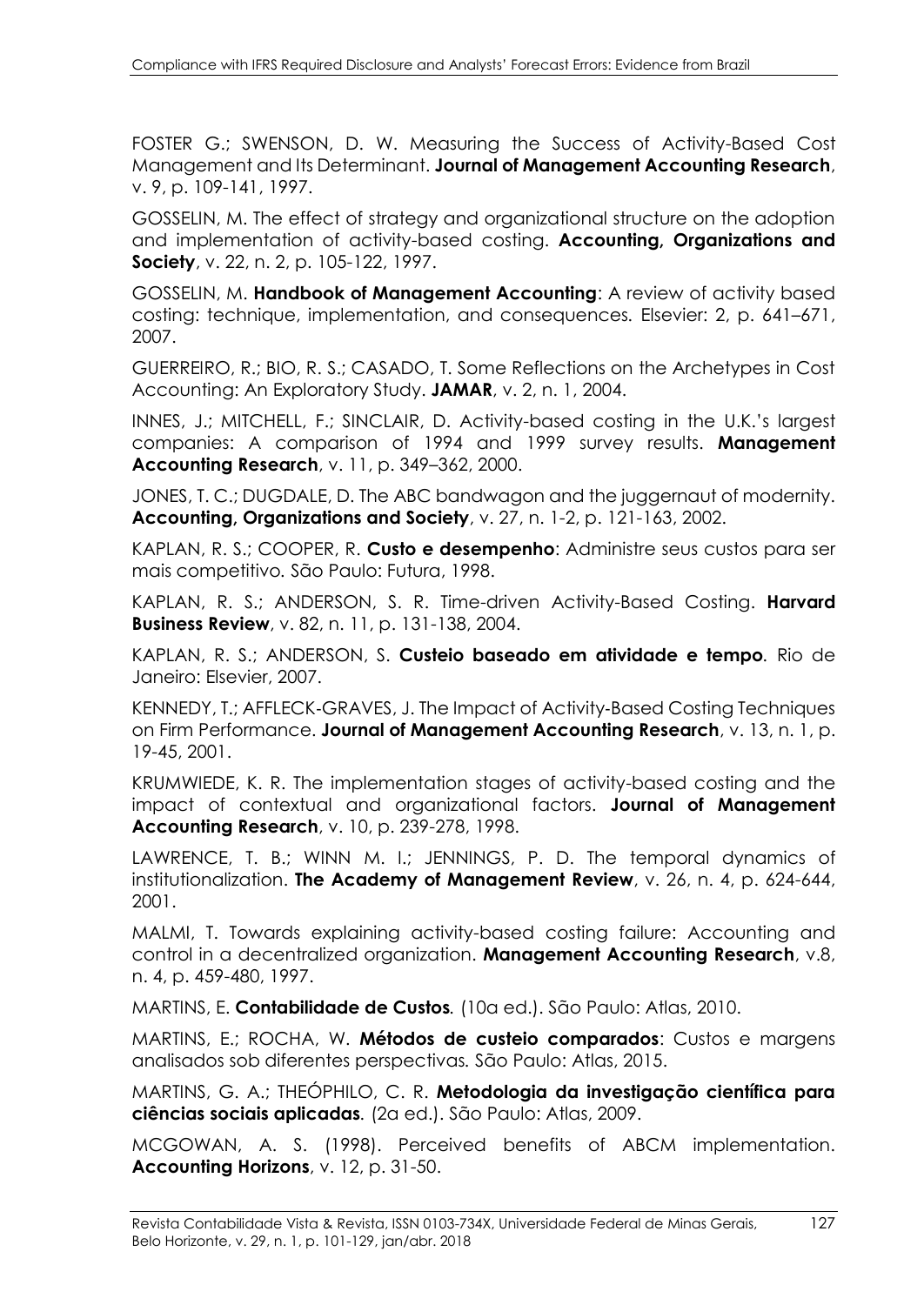MEYER, J. W.; ROWAN, B. Institucionalized organizations: Formal structure as myth and ceremony. **American Journal of Sociology**, v. 83, n. 2, p. 340-36, 1977.

MIRANDA, G. J.; CARVALHO, C. E.; MARTINS, V. F.; FARIA A.F. Custeio ABC no ambiente hospitalar: um estudo nos hospitais universitários e de ensino brasileiros. **Revista Contabilidade & Finanças**, v.44, p. 33-43, 2007.

NANNI, A. J.; DIXON, R.; VOLLMANN, T. E. Integrated performance measurement: management accounting to support the new manufacturing realities. **Journal of Management Accounting Research***,* Fall, p. l-19, 1992.

NESS, J. A.; CUCUZZA, T. G. Tapping the full potential of ABC. **Harvard Business Review**, v. 95, p. 130-138, 1995.

OLIVER, C. The antecedents of deinstitucionalization. **Organization Studies***,* 1, 1-6, 1992.

PALMER, D.; BIGGART, N.; DICK, B. Is the new institutionalism a theory? In Greenwood, R. et al. (Org.). **The Sage Handbook of organizational institutionalism***.* Wiltshire: Sage Publications, 2008.

PIKE, R. H.; TAYLES, M. E.; ABU MANSOR, N. N. Activity-based costing user satisfaction and type of system: A research. **The British Accounting Review**, v. 43, p. 65–72, 2011.

REZENDE, A. J. Um estudo sobre o processo de desinstitucionalização das práticas contábeis de correção monetária em empresas brasileiras*.* Tese (Doutorado em Controladoria e Contabilidade). Universidade de São Paulo, São Paulo, Brasil, 2009.

ROCHA, W.; GUERREIRO, R. **Desenvolvimento de modelo conceitual de sistemas de custos - um enfoque Institucional. Revista de Contabilidade e Organizações**, v. 4, n. 8, p. 24-24, 2010.

RUSSO, P. T. A institucionalização do balanced scorecard pelas organizações: O caso SABESP*.* Dissertação (Mestrado em Ciências Contábeis). FECAP (Fundação Escola de Comércio Álvares Penteado), São Paulo, Brasil, 2011.

SANTANA, G. A. S.; COLAUTO, R. D.; CARRIERI, A. P. Institucionalização de instrumentos de custeio: O caso de uma organização do setor elétrico brasileiro. **Revista Universo Contábil**, v. 8, n. 2, p. 25-42, 2012.

SCAPENS, R. W.; ROBERTS, J. Accounting and control: A case study of resistance to accounting change. **Management Accounting Research**, v. 4, p. 1–32, 1993.

SCAPENS, R. W. Never mind the gap: Towards an institutional perspective on management accounting practice. **Management Accounting Research**, v. 5, p.301-321, 1994.

SCOTT, W. R. The adolescence of institucional theory. **Administrativa Sciense Quartely**, v. 32, p. 493-511, 1987.

SCOTT, W. R. **Institutions and organizations***.* Thousand Oaks, California: Sage, 2001.

SHANK, J. Strategic cost management: new wine or just new bottles? **Journal of Management Accounting Research**, v. 1, p. 47-65, 1989.